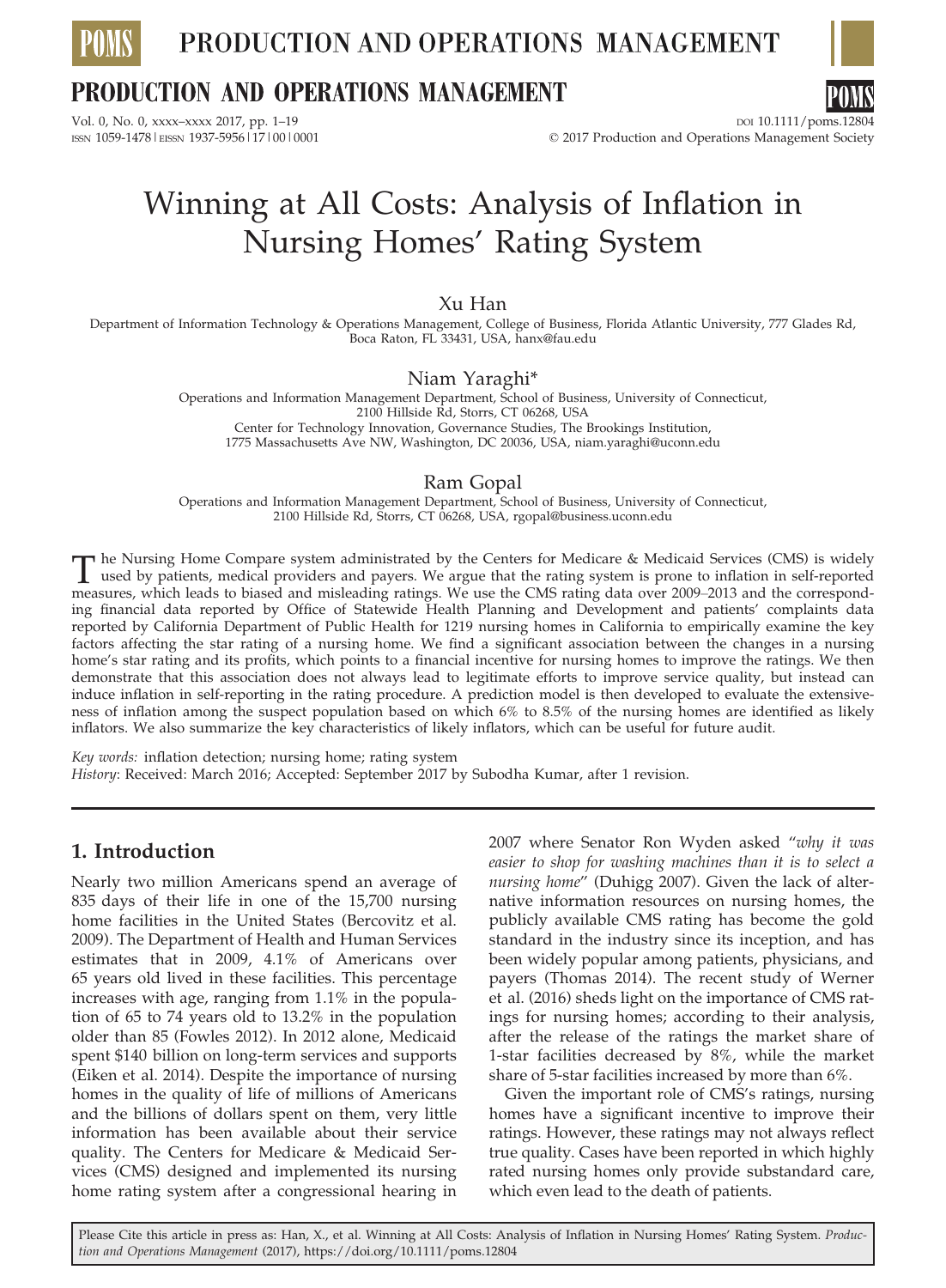This research is based on the publicly available data provided by multiple government agencies including CMS, California Statewide Health Planning and Development (OSHPD), and California Department of Public Health (CDPH). Our empirical strategy consists of four steps as discussed below. First, we explore the financial incentives for nursing homes to improve their star ratings using a combination of CMS rating data and OSHPD financial data. We find a significant positive association between the change in star ratings and the financial incentives. That is, nursing homes with higher financial incentives are more likely to improve star ratings after self-reporting. Second, to prove the existence of rating inflation, we initially analyze the correlation between the CMS inspection and nursing homes' selfreported results. If the self-reported improvement is legitimate, we expect it to be reflected in the inspection results of the subsequent period. We also expect CMS inspection rating and self-reported ratings within the same year to be closely associated. Our correlation analysis results, however, shows almost no correlation between the inspection and self-reported results, and sheds doubt on the legitimacy of self-reported measures. We further corroborate the results of our correlation analysis by examining additional data on patient complaints provided by CDPH: if we assume that the ratings are not inflated, then we should observe similar service qualities among the nursing homes with similar Overall ratings. Moreover, we should observe increased service quality among the nursing homes that initially had the same inspection rating but ended up with a higher Overall rating as a result of their high selfreported measures. Our results, however, show significant differences between the service qualities of the nursing homes with the same Overall rating. Moreover, no significant difference exists in the service quality of nursing homes with the same inspection rating. The result serves as strong evidence on the existence of inflation in the current rating system as it points to the fact that the service quality is predicted by the Health Inspection ratings which cannot be inflated, rather than the Overall ratings which can be inflated. Third, to estimate the extent of rating inflation, we develop a prediction model and apply it to estimate the proportion of nursing homes that have inflated their self-reported ratings. Using a 95% confidence interval, we identify around 6% of nursing homes in the suspect population to be likely inflators in the current system. Fourth, we conduct a variable importance analysis to identify the factors whose change contributes the most to the probability of being an inflator. Our results demonstrate the shortcomings of the current rating systems and call for significant reforms in how CMS and other payers evaluate the quality of nursing homes.

The study proceeds as follows. In section 2, we discuss the background and conceptual framework of our research, including how the rating measures are established, how the star ratings are generated, and what the potential issues are with this rating mechanism. In this section, we also introduce a theoretical framework to address these issues. In section 3, we review related literature on nursing home quality measures, misbehavior detection, and quantifying methods. In section 4, we describe our data collection procedure and explore the underlying financial incentives for nursing homes to improve their ratings. In section 5, we first perform correlation analysis between the CMS-conducted inspection and self-reported measures, which cast doubt on the existence of rating inflation. We then demonstrate our conclusion by performing a more rigorous complaint-based analysis. We develop a prediction model in section 6 to identify likely rating inflators and evaluate the performance of the system. We then conduct a variable importance analysis to show key characteristics of the inflators. We conclude the whole study in section 7, and discuss the limitations and future work.

# 2. Background and Theoretical Framework

#### 2.1. The History of Nursing Home Rating System

The standardization of nursing home service quality started even before CMS was founded. In 1961, the Public Health Service (PHS) began studying nursing homes' state licensures, after a series of problems being reported by the Commission on Chronic Illness from several states. The Nursing Home Standards Guide, issued by the PHS, specified 77 service standards in health and safety, which established the foundation of nursing home service standards. Since then, Nursing Home Standards Guide gradually developed and more standards were included. By 1974, a total of 90 standards were included, covering various aspects in health and safety. In 1977, the Health Care Financing Administration (HCFA) was created as a new federal organization, and continued the standardization and certification of nursing home service qualities. The HCFA commissioned the Institute of Medicine to examine the standards in nursing home services.

A major reform on nursing homes' regulation took place in 1987, when the Nursing Home Reform Act also known as OBRA-87 was passed (Turnham 2001). The OBRA-87 established more stringent inspection, and further specified and revised the regulations on nursing home services, including nurse training, care standards, sanctions, and remedies. It also established the use of Resident Assessment Instrument, of which the Minimum Data Set is a major component, and is widely used today in nursing home research.

Please Cite this article in press as: Han, X., et al. Winning at All Costs: Analysis of Inflation in Nursing Homes' Rating System. Production and Operations Management (2017),<https://doi.org/10.1111/poms.12804>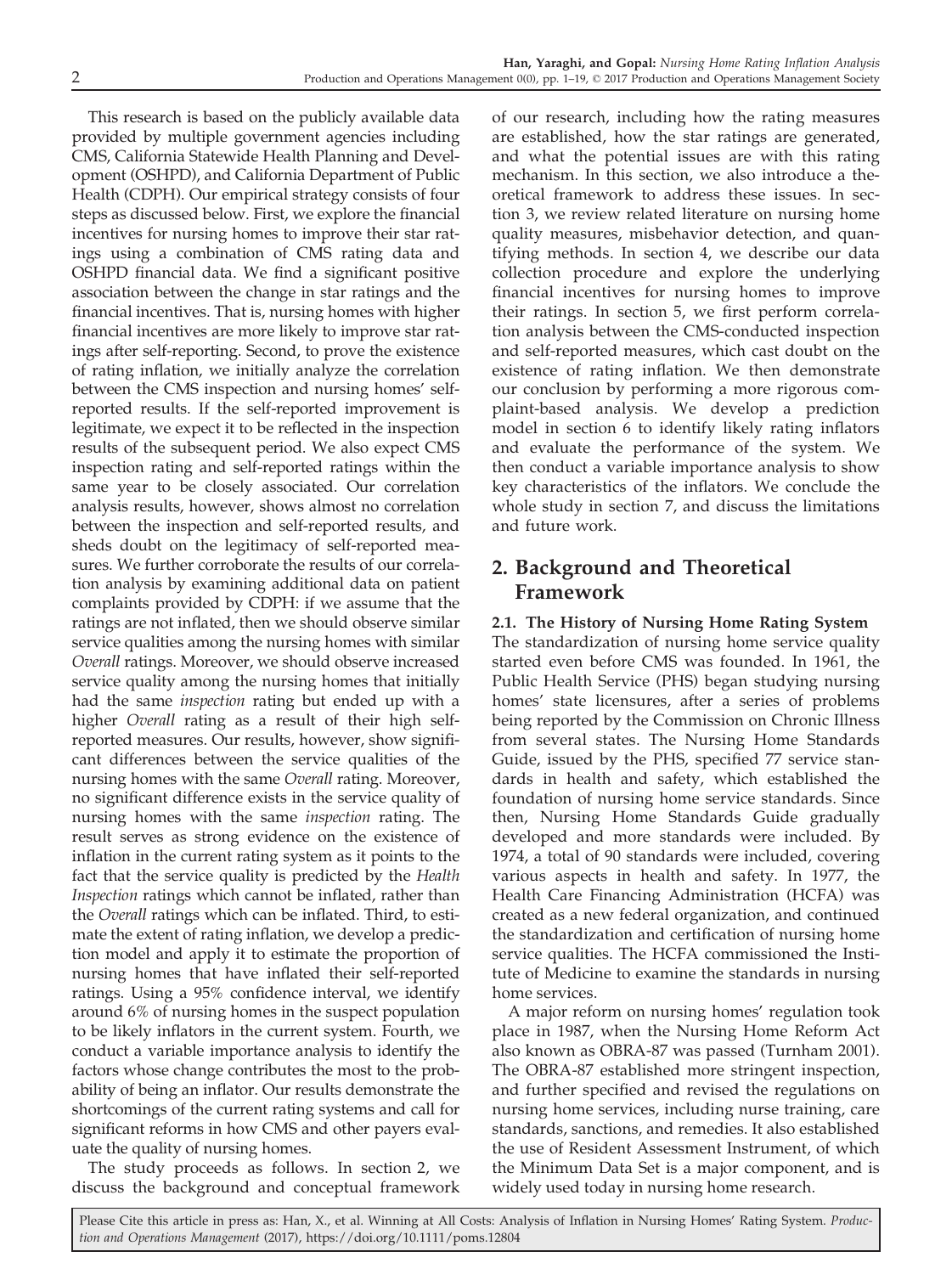The HCFA changed its name to the CMS in 2001. CMS released its Nursing Home Compare (NHC) system in October 1998, in the form of report card, which provided information on Medicare/Medicaid-certified nursing homes via Internet. The initial system only included nursing homes' basic information and the deficiencies on health and safety found in inspection, which are also covered in today's Health Inspection. The Staffing measure was included in the system in June 2000, and the Quality Measures were included in November 2002 (General Accounting Office, 2002). This was the early form of today's 3-measure nursing home rating system. The NHC report card system was very influential since it was one of the earliest systems presenting publicly available standardized quality information on nursing homes. However, the report card method suffered challenges such as the lack of consumer awareness and access (Stevenson 2006), and the difficulties for consumers to understand the information on the report card (Shugarman and Brown 2006).

In order to address these issues, CMS launched its NHC system in December 2008, which is the current system being used. This reformed rating system followed the 3-measure setting in the previous report card system, but uses a 5-star scale on each of the three measures, which greatly improved the usability of the rating system. The 5-star nursing home rating system gradually became the gold standard of nursing home selection. As reported by CMS (2017a), the system gets more than 1.4 million visitors per year, with 85% users reporting that they found the information they are looking for on nursing homes. The dataset used in our research covers nursing homes' rating, complaint, and financial data from 2009 to 2013, which are the first 5 years since the inception of the 5-star rating system.

Centers for Medicare & Medicaid Services announced new policies to improve its nursing homes rating system starting in February 2015. These policies include expanding the targeted surveys, adding two additional measures in the Quality Measures domain, revising the staffing algorithm, and reporting payrollbased staffing information by the end of 2016 (CMS 2015). However, the framework of the 5-star rating system and the self-reporting process will not change, and therefore the conclusions of this research will remain relevant.

#### 2.2. The Current Rating Mechanism

The CMS rating system is based on three domains: Health Inspection, Staffing, and Quality Measures. While independent, CMS-certified inspectors conduct and report the Health Inspection, the other two domains are self-reported by nursing homes. CMS first assigns an initial star rating to all nursing homes based on their

annual Health Inspection results. The Health Inspection looks into areas such as medication management, nursing home administration, environment, food service, and residents' rights and quality of life. Ratings are given based on the number, scope, and severity of deficiencies identified during the three most recent annual inspections (1/2 for current year, 1/3 for the previous year, and 1/6 for the second prior year). According to CMS's rating mechanism design, the top 10% nursing homes in Health Inspection receive 5 stars, while the bottom 20% nursing homes receive 1 star. Nursing homes which rank in between receive 2–4 stars in fixed proportions. There is no such restriction for self-reported measures.

Nursing homes are then assigned star ratings for the Staffing and Quality Measures domains. The Staffing domain is evaluated based on the self-reported CMS Certification and Survey Provider Enhanced Reports (CASPER) staffing data. The two measures used are the Registered Nursing (RN) hours per resident day, and the total nursing hours, which is the sum of Registered Nurse (RN) hours, Licensed Practical Nurses (LPN) hours, and nurse aide hours per resident day. The results are adjusted for case-mix based on the Resource Utility Group (RUG-III) case-mix system derived from the Minimum Data Set (MDS). The Staffing star rating is then updated by the end of the quarter when raw data are collected. The Quality Measures domain rating uses 9 out of 18 quality measurement criteria developed from the MDS, which covers seven aspects from long-stay terms and two aspects from short-stay terms. The Quality Measures data are also self-reported and is collected by the end of each quarter and the Quality Measures star rating is updated using the results from three most recent quarters.

The Overall star rating is then calculated by considering the Health Inspection rating as the baseline, adding 1 star if any self-reported domain is 5 stars and subtracting 1 star if any self-reported domain is 1 star. Nursing homes which only got 1 star in the Health Inspection can only have one additional star after selfreporting.<sup>1</sup> The Overall star rating cannot be more than 5 stars or less than 1 star. An example is provided in Table 1 and Figure 1 to demonstrate the rating dynamics and the corresponding events for a randomly selected nursing home in 2009.

The detailed items covered in each measure are listed in Table 2. They evaluate nursing homes from three different angles. Generally speaking, the measures covered under Health Inspection reflect how organized the nursing facility is operating; the Staffing measures cover the number of working professionals in the facility, and the Quality Measures reflect how healthy the patients are living in the facility. Although measuring from different perspectives, close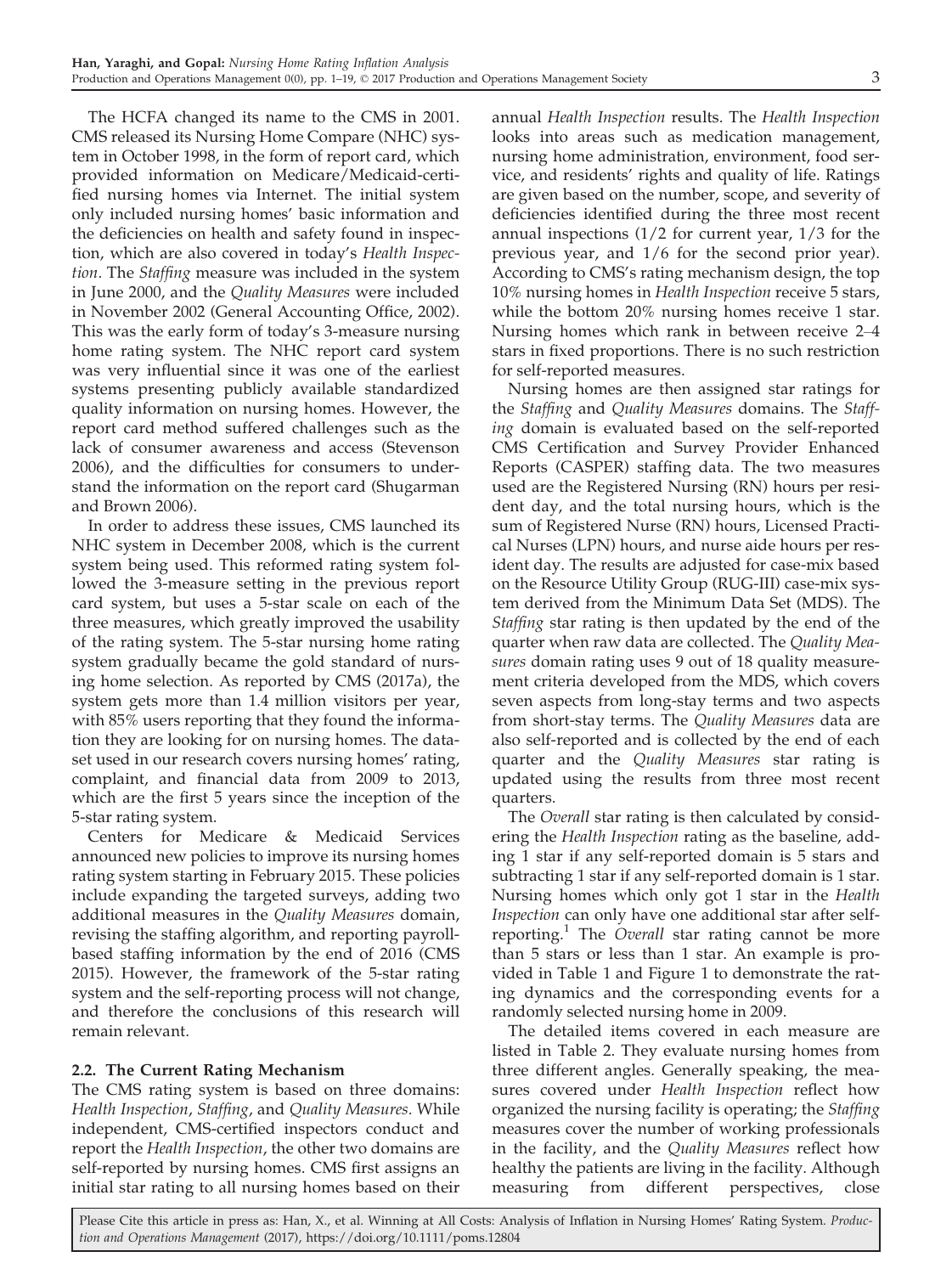connections exist among these three domains (Castle 2008, Harrington et al. 2000, 2012, Kim et al. 2009, Konetzka et al. 2004, Munroe 1990, Zhang and Grabowski 2004). For example, urinary tract infection (UTI) is a common health problem found among nursing home patients, and the percentage of UTI is an important measure under the Quality Measures domain. Research has shown that UTI is closely related to catheter insertion (Gokula et al. 2004),

|  |  | Table 1 An Example of a Nursing Home's Rating Dynamics |  |  |  |  |  |
|--|--|--------------------------------------------------------|--|--|--|--|--|
|--|--|--------------------------------------------------------|--|--|--|--|--|

| Month     | Overall | Health inspection | <b>Quality measures</b> | Staffing |
|-----------|---------|-------------------|-------------------------|----------|
| January   | 2       | 3                 | 2                       |          |
| February  | 2       | З                 |                         |          |
| March     |         | 3                 |                         |          |
| April     |         | 3                 |                         |          |
| May       |         |                   |                         |          |
| June      | 3       |                   |                         |          |
| July      |         |                   |                         | 2        |
| August    |         |                   | 2                       | 2        |
| September |         |                   |                         | 2        |
| October   |         |                   | 3                       | 2        |
| November  |         |                   |                         | 2        |
| December  |         |                   | 3                       | 2        |

which requires frequent and timely care, and as a result, an adequate level of staffing coverage. It has also been shown that the improper use of antibiotic agent is one of the major reasons causing UTI, and the antibiotic agent misusage is covered in the pharmacy service deficiencies, which are under the Health Inspection domain. As a result, UTI-associated problems are reflected in all the three domains, and it is often not possible to attribute such a complaint to any deficiencies in a particular domain. Similar examples can be found for other metrics such as pressure ulcerassociated problems. As a result, we argue that the three measures, although measuring from different angles, should be correlated at certain level. An unexpected low correlation is suspicious, and can be interpreted as a preliminary evidence of misreporting.

#### 2.3. Shortcomings of the Current Rating Mechanism

The two self-reported domains can fundamentally change a nursing home's Overall rating. For example, it is possible for an average nursing home that has received 3 stars in the Health Inspection to gain two additional stars based on self-reported measures and





Note: <sup>a</sup>In the first quarter of 2009, the nursing home received 3 stars in inspection. It reports 2 stars in Quality Measures and 1 star in Staffing. The resulting Overall rating is 2 stars. <sup>b</sup>In April, the reported Quality Measures reduces to 1 star, with the other two domains unchanged. As a result, the Overall rating reduces to 1 star. <sup>c</sup>ln June, a new inspection is conducted, in which the nursing home receives 4 stars. The staffing data is also reported together with the inspection in June to be 2 stars. The resulting Overall rating is 3 stars. <sup>d</sup>In July, the Quality Measures are newly reported to be 2 stars. With the other domains unchanged, the Overall rating increases to 4 stars, since none of the self-reported domains are 1 star. <sup>e</sup>In October, the Quality Measures are newly reported to be 3 stars. This change, however, does not affect the Overall rating.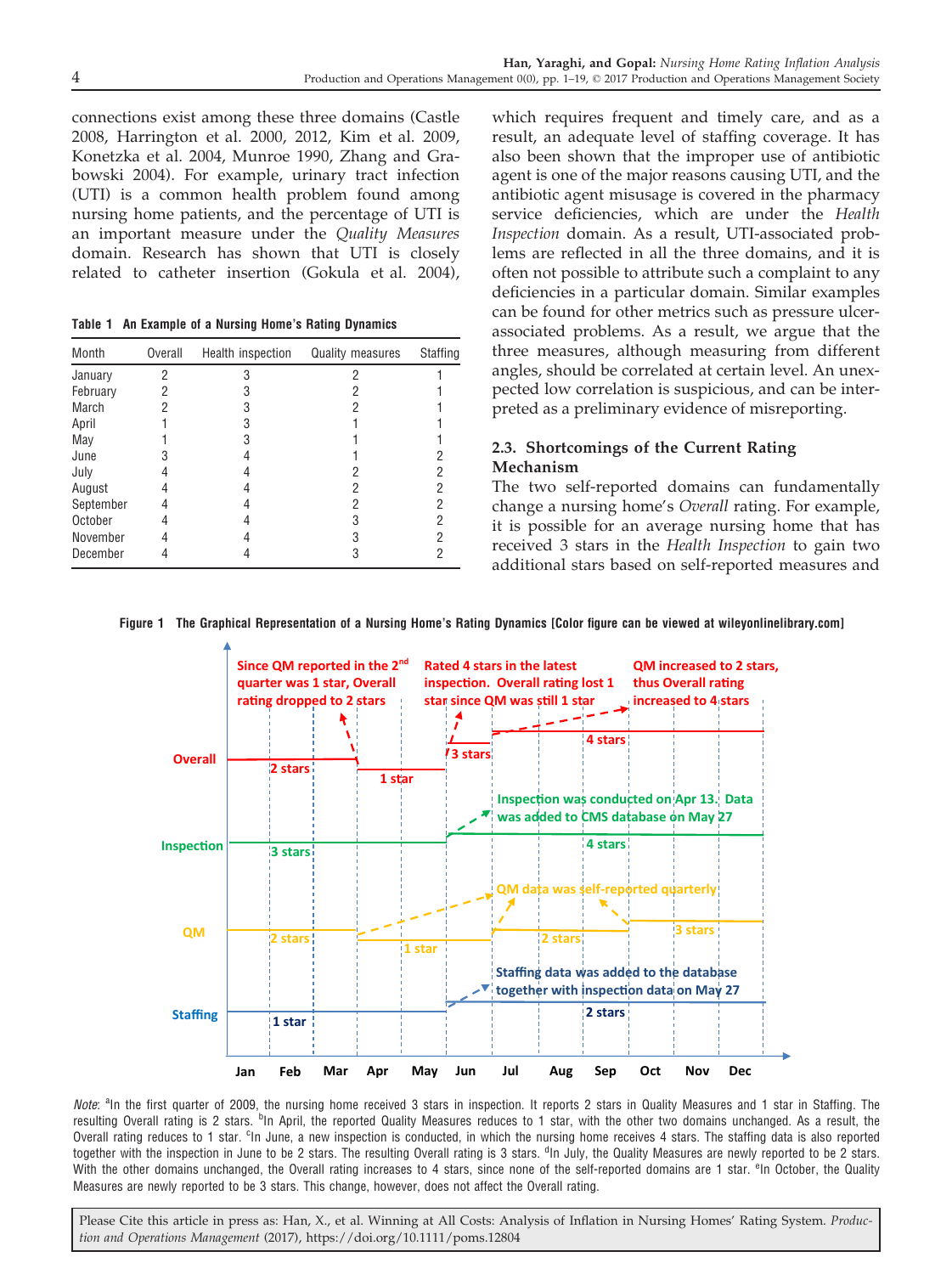| Health Inspection (H: Health; F: Fire Safety)                      | Staffing                 | Quality Measures (L: long-stay; S: Short-stay)                                                |
|--------------------------------------------------------------------|--------------------------|-----------------------------------------------------------------------------------------------|
| Count of Administration Deficiencies (H)                           | RN hours/day             | Percent of residents whose need for help with activities of daily living<br>has increased (L) |
| Count of Environmental Deficiencies (H)                            | LPN hours/day            | Percent of high-risk residents with pressure sores (L)                                        |
| Count of Mistreatment Deficiencies (H)                             | Nurse aide hours/day     | Percent of residents who have/had a catheter inserted and left in<br>their bladder (L)        |
| Count of Nutrition and Dietary Deficiencies (H)                    | Total Licensed hours/day | Percent of residents who were physically restrained (L)                                       |
| Count of Pharmacy Service Deficiencies (H)                         | Total Nurse hours/day    | Percent of residents with a urinary tract infection (L)                                       |
| Count of Quality of Care Deficiencies (H)                          |                          | Percent of residents who self-report moderate to severe pain (L)                              |
| Count of Resident Assessment Deficiencies (H)                      |                          | Percent of residents experiencing one or more falls with major<br>injury $(L)$                |
| Count of Resident Rights Deficiencies (H)                          |                          | Percent of residents with pressure ulcers that are new or<br>worsened (S)                     |
| Count of Building Construction Deficiencies (F)                    |                          | Percent of residents who self-report moderate to severe pain (S)                              |
| Count of Corridor Walls and Doors Deficiencies (F)                 |                          |                                                                                               |
| Count of Electrical Deficiencies (F)                               |                          |                                                                                               |
| Count of Emergency Plans and Fire Drills<br>Deficiencies (F)       |                          |                                                                                               |
| Count of Exits and Egress Deficiencies (F)                         |                          |                                                                                               |
| Count of Exit and Exit Access Deficiencies (F)                     |                          |                                                                                               |
| Count of Fire Alarm Systems Deficiencies (F)                       |                          |                                                                                               |
| Count of Furnishings and Decorations Deficiencies (F)              |                          |                                                                                               |
| Count of Hazardous Area Deficiencies (F)                           |                          |                                                                                               |
| Count of Illumination and Emergency Power<br>Deficiencies (F)      |                          |                                                                                               |
| Count of Interior Finish Deficiencies (F)                          |                          |                                                                                               |
| Count of Laboratories Deficiencies (F)                             |                          |                                                                                               |
| Count of Medical Gases and Anesthetizing<br>Areas Deficiencies (F) |                          |                                                                                               |
| Count of Miscellaneous Deficiencies (F)                            |                          |                                                                                               |
| Count of Building Service Equipment Deficiencies (F)               |                          |                                                                                               |
| Count of Smoke Compartmentation and Control<br>Deficiencies (F)    |                          |                                                                                               |
| Count of Smoking Regulations Deficiencies (F)                      |                          |                                                                                               |
| Count of Automatic Sprinkler Systems<br>Deficiencies (F)           |                          |                                                                                               |
| Count of Vertical Openings Deficiencies (F)                        |                          |                                                                                               |

#### Table 2 Coverage of Each Measure (Health Inspection, Staffing, and Quality Measures)

become an excellent 5-star nursing home. As a result, the Overall rating can be quite different from the Health Inspection rating. Figure 2 shows how the ratings in each of these measures have shifted to higher stars during a period of 5 years from 2009 to 2013. By design, the proportion of Health Inspection star rating remains fixed in the 5 years, as shown in Figure 2a. However, the number of nursing homes that claim high performance in the self-reported domains has continuously increased over the past 5 years. As shown in Figure 2b, in 2009, about 40% of nursing homes self-reported to be 4 or 5 stars in the Quality Measures domain. This percentage has increased to 60% in 2013. On the other hand, about 20% of nursing homes self-reported to be 1 star in 2009, but less than 10% of nursing homes self-reported to be 1 star in 2013. In the Staffing domain, the number of highly rated nursing homes also significantly increased over this period, as shown in Figure 2c. Consequently, the Overall rating is consistently skewed to the higher end over time. As shown in Figure 2d, the portion of four

or five nursing homes increased from 35% to 55% over the 5 years.

The trend we observe in Figure 2 can be interpreted in two ways: On one hand, supporters can argue that increased levels of self-reported measures are genuine and represent an honest effort by nursing homes to constantly improve their services. On the other hand, skeptics may argue that the improved ratings are not legitimate but are rather a result of nursing homes' success in developing strategies to manipulate the system and inflate their ratings. Cases have been reported in which patients' experiences differ significantly from the star ratings. Some highly rated nursing homes are sued for substandard care, even causing death of patients due to improper medical treatments (Thomas 2014).

Since late 2014, CMS has announced new policies to improve nursing homes' rating system (CMS 2015). These policies include the expansion of targeted surveys, including additional measures in the Quality Measures domain, and adding the payroll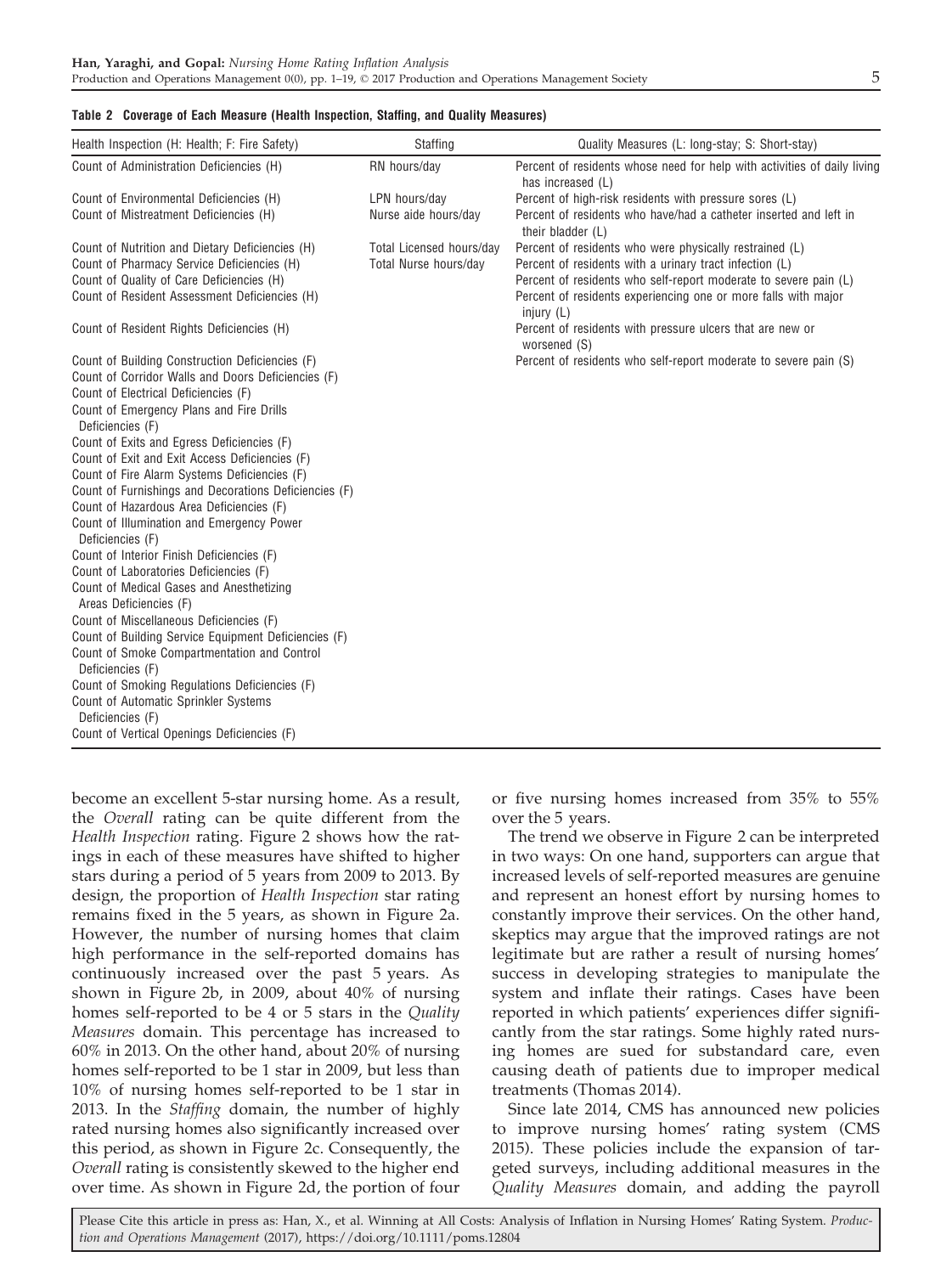

#### Figure 2 Distribution of Nursing Home Ratings from 2009 to 2013\* [Color figure can be viewed at wileyonlinelibrary.com]









**(c)** *Staffing* **(d)** *Overall*

Note: Colors represent different star rating groups.

information to the staffing reports. Despite these amendments, the structure of the rating system has not been changed and it still heavily relies on the self-reported domains and thus the newly revised system continues to be prone to manipulation by false self-reported measures. Whether the increase in ratings of self-reported domains is driven by nursing homes' legitimate efforts to constantly improve their services or it is rather a signal of rating inflation and fraudulent self-reporting is not clear. The objective of this research is to answer this question by investigating the existence and the extent of inflation in this rating system.

#### 2.4. Proposed Methodology and Theoretical Framework

Data sources used by rating systems to generate ratings can be categorized into three groups: authority inspection (e.g., vehicle safety ratings), customer

reporting (e.g., Amazon ratings), and self-reporting (e.g., business school rankings). CMS rates nursing homes by combining authority inspection and selfreported data in a unique way. To examine the reliability of such ratings, we use the third source of data (customer reporting) which was ignored in the original CMS ratings. In our rating inflation detection method, we use the number of patient complaints as a proxy of the true service quality (Carman 1990, Dabholkar et al. 1995, Tsaur et al. 2002). Under the assumptions that the self-reported measures are not inflated and reflect the honest efforts of nursing homes to improve their services, we expect the following:

1. If the ratings are not inflated, then for nursing homes with similar Overall ratings, we should expect similar service qualities, reflected in a similar number of complaints.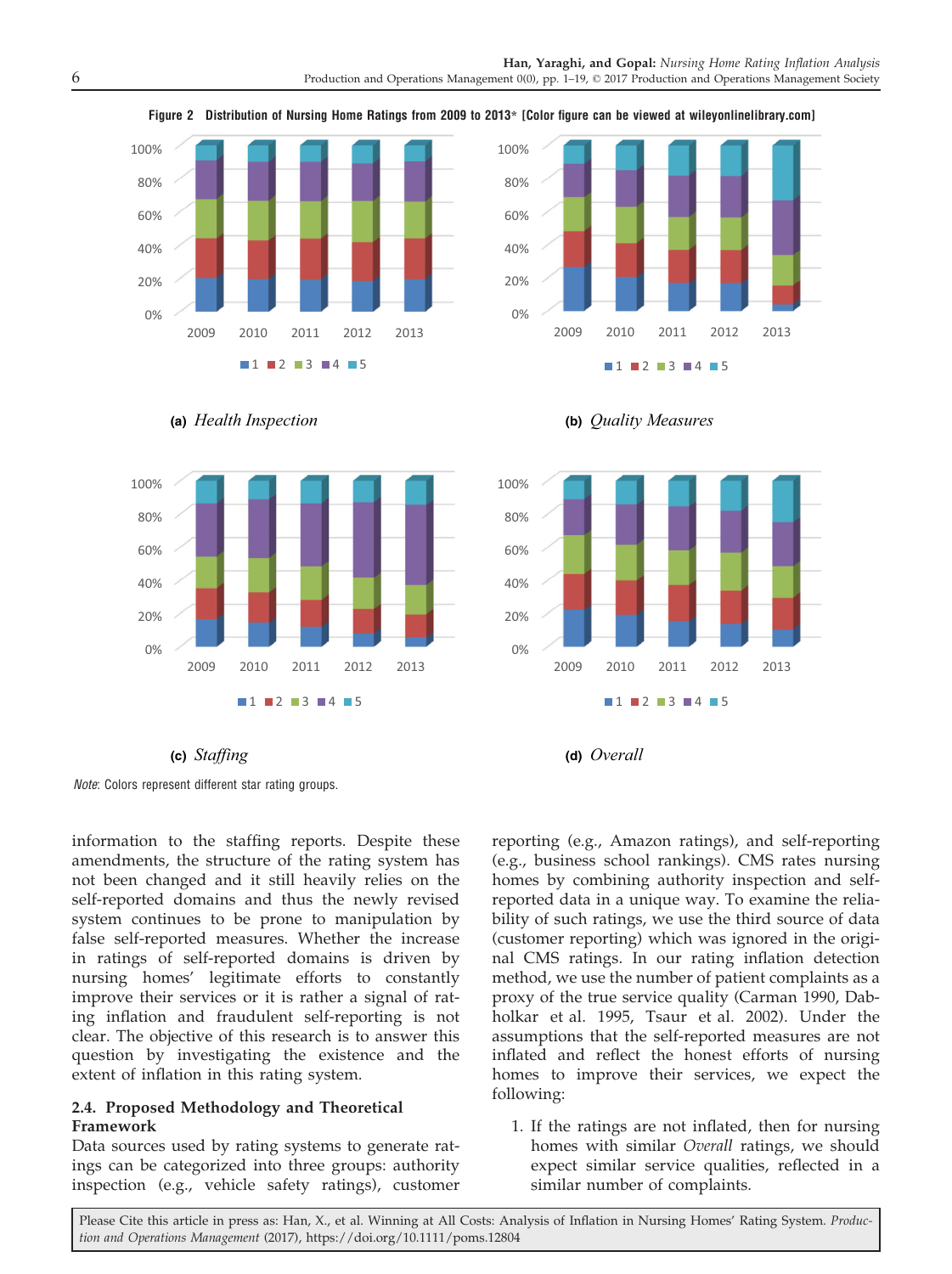2. If the ratings are not inflated, we expect to observe an increase in the service quality of the nursing homes whose star ratings increased after self-reporting, comparing with nursing homes that initially had the same inspection rating but their ratings did not increase after self-reporting.

Our results, however, do not support any of the above inferences. We observe a clear difference in the number of complaints for nursing homes with the same Overall rating, indicating that their service qualities are quite different. We also observe no significant difference for nursing homes whose star rating increased after self-reporting, indicating that their reported improvements are highly questionable. The combined results indicate that the self-reported star rating increase cannot be simply explained by legitimate efforts, and rating inflation does exist.

To give a quantifiable estimate of the inflation, we incorporate ideas from the decomposition model developed by Oaxaca (Bauer and Mathias 2008, Fairlie 2005, Oaxaca 1973), which has been commonly used for quantifying group differences. Specifically, it decomposes the total difference between the groups into two parts: the differences caused by the differences in individual characteristics, and the differences caused by inconsistency in the measures. The model we developed is in line with the Oaxaca's idea. Using very restrictive criteria, which we will discuss later in the study, we divided the nursing homes into honest ones and potential inflators. We obtain the unbiased coefficient of the honest nursing homes and use the coefficients to predict the star ratings of the potential inflators. By doing this, we systematically control for differences caused by individual characteristics. A maximum predicted rating is then calculated for each of the potential inflators using selected confidence intervals, and is compared with the observed rating. If the observed rating is higher than the maximum predicted rating, then significant inconsistency exists in the measures, which points to the inflation of selfreported measures. By running this prediction model, we can identify likely inflators in the system and quantify the extent to which they have inflated their self-reported measures which in turn allow us to quantify the performance of the CMS' rating system.

# 3. Literature Review

The rating inflation problem is an important topic in many inter-connected fields, including healthcare facility operations management, healthcare policy research, and misbehavior detection. In this section, we first review literature in each related field, and then discuss the contribution of our work to the existing literature.

#### 3.1. Healthcare Facility Operations Management

The research on the operations management of healthcare facilities includes an abundance of scholarly work, and research topics can be categorized based on their focused settings. The first stream of research analyzes the efficiency of operations and quality of care at hospitals. This line of research includes improving the patient scheduling systems (Cayirli and Veral 2003, Helm et al. 2011) and developing strategies to address the demand fluctuations (Jack and Powers 2004), analyzing the effects of patients' arrival time (Anderson et al. 2014) or the hospitals' objectives (Andritsos and Aflaki 2015) on the quality of care and creating alternative operations planning and control systems for curbing the increasing costs of hospital services (Roth and Van Dierdonck 1995). The other line of operations research focuses on individual physicians and small clinics. This stream includes design of public policies and novel scheduling strategies to reduce waiting time (Chen et al. 2015) and increase clinic performance (LaGanga and Lawrence 2012, Salzarulo et al. 2015), optimization of capacity and resources allocations and the effect of such improvements on quality of medical services in both primary (Dobson et al. 2011, McCoy and Eric Johnson 2014, Zepeda and Sinha 2016) and specialty care settings (Chow et al. 2011, Günes et al. 2015).

Although nursing homes are an important part of the US health care system, operations and production management literature often neglects them. To the best of our knowledge, this line of research is limited to a few studies on minimizing waiting times (Zhang et al. 2012) and analyzing the effects of non-profit status of nursing homes on their service quality (Chesteen et al. 2005).

#### 3.2. Healthcare Policy Research

The health policy literature related to nursing homes is rich, and we summarize them into three major categories. The first category of studies aims to examine how service quality can be quantifiably measured. Berg et al. (2002) evaluated existing quality indicators for long-term cares. Mor et al. (2003) used the MDS to point out that the incident-based nursing home quality measures can be unreliable. Shwartz et al. (2015) discussed the importance of using composite indexes to measure providers' performance. The second category of research mainly focuses on how to improve nursing home service qualities. Kane and Kane (2001) compared the senior patients and patients with disabilities to identify the key needs of senior residents in long-term cares. Walshe (2001) discussed how improper regulation can potentially detract from its effectiveness and lead to disappointing results. Grabowski and O'Malley (2014) discussed how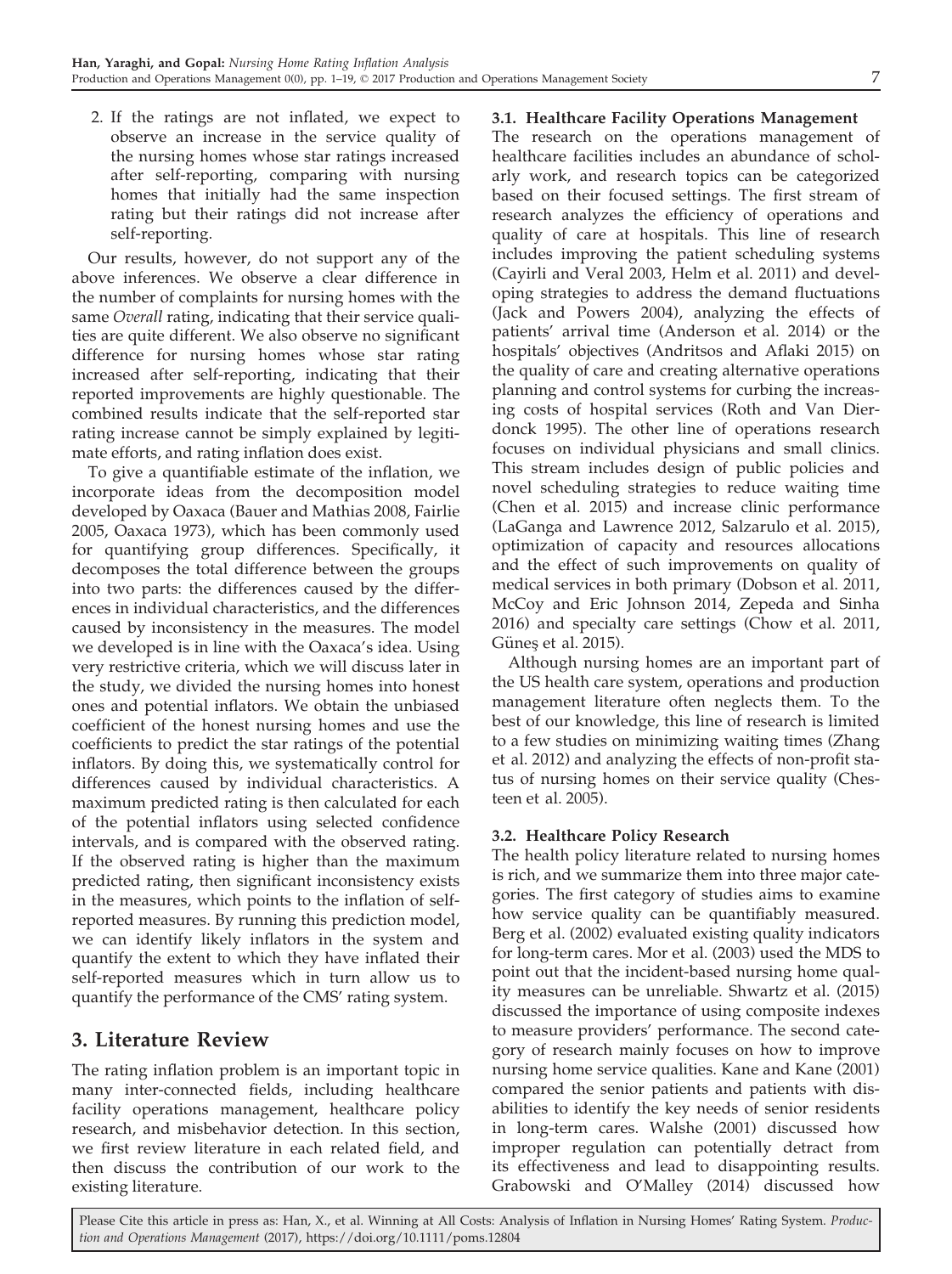telemedicine can reduce hospitalizations for nursing home residents. Stavropoulou et al. (2015) examined the performance of incident-reporting systems in improving patient safety. Many other studies, including the one by Mor et al. (2010) pointed out that the CMS payment incentives do not align incentives of care providers and care beneficiaries (Rosalie 2003, Mor et al. 2004, Werner and Konetzka 2010, Werner et al. 2010). The third category of research discusses problems existing in the current nursing home market, some of which are major barriers for enhancing service quality. These problems include racial segregation in nursing homes (Smith et al. 2007), public images distortion (Blendon et al. 2006, Miller et al. 2012), payment policies and litigation issues (Charlene et al. 2001, David et al. 2004a,b, Fennell et al. 2010, Smith et al. 2007, Stevenson and David 2003, 2008; William et al. 2014).

In the above healthcare policy research, the ultimate goal is to understand how good services can be delivered to patients. The nursing homes' star rating system is CMS's attempt to implement the quality measures developed in the literature and convey the service quality information to the public in a transparent manner. The number of studies on this rating system is growing since its inception in 2009. Li et al. (2013) studied the nursing home satisfaction rate in Massachusetts and found that incorporating consumer's perspective would improve the CMS nursing home reporting efforts. Konetzka et al. (2015) found that the rating system exacerbates disparities in quality by payer source. To the best of our knowledge, rating inflation issues have not been examined in the literature before.

#### 3.3. Misbehavior Detection

Rating inflation is a typical misbehavior that frequently occurs in system operations. The detailed method used in detecting each type of misbehavior can be different, but the common strategy is to first identify the abnormal phenomenon which cannot be rationalized should the misbehavior not exist, then explore the underlying incentive, usually financialoriented, driving the phenomenon. Mayzlin et al. (2014) found significant differences in reviews from a given hotel between Expedia and TripAdvisor. Since Expedia only allows its customers to post a review, its posting cost is significantly higher than TripAdvisor, where everyone can post. Consequently, competitors have the incentive to post fake reviews on the "free" TripAdvisor, but not on the "costly" Expedia, and the results gave a good explanation to the observed difference in the two websites' reviews. Duggan and Steven (2000) conducted a study on Japan's elite sumo wrestlers to detect statistical evidence of match rigging, and found that the winning ratio for players on

the margin is significantly higher than players who are not. They showed that the incentive structure of promotion leads to gains from trade between wrestlers on the margin for achieving a winning record, and the observed higher winning ratio cannot be simply explained by legitimate effort. Jacob and Steven (2003) studied teachers' cheating behavior using data from Chicago public schools. He found evidence indicating that high-powered incentive systems, especially those with bright line rules, may induce unexpected behavioral distortions such as cheating.

In the above studies, a measure of the abnormal phenomenon, such as review scores, winning ratio, or consistent wrong answer patterns, can be easily accessible. However, due to the illicit nature, the people committing misbehaviors usually attempt not to leave evidence. As a result, sometimes a good measure of the abnormal phenomenon cannot be easily identified, and a good proxy variable is needed to perform the analysis. DellaVigna and La Ferrara (2010) proposed a method to detect illegal arms trade between countries under arms embargo using the weapon manufacturers' stock prices as a proxy and analyzing their fluctuations as turmoil and conflicts arise at certain geographical areas. Engelberg et al. (2014) used the geographic distance between a doctor's office and drug company headquarters to instrument for the likelihood of pecuniary transfers. They found evidence that doctors tilt prescriptions in favor of the paying firm's drugs, shifting away from both branded and generic substitutes.

#### 3.4. Contribution of the Current Research

This research contributes to the existing literature in several dimensions. For operation management literature, nursing homes have not been the research focus despite their importance in the US healthcare system. Different from hospitals and clinics, nursing homes' patients are also residents at the same time, and therefore a lot of efficiency-related performance measures for hospitals and clinics, such as waiting time, readmission rates, do not apply for nursing homes. Many nursing home problems, however, are the results of chronical misbehaviors in the daily care, which may not be objectively measured. Our research results provide a better understanding of the nursing home performance measures and their potential inflation, thus fill up the gap in the nursing home operations management field.

For healthcare policy literature, the existing studies are based on the assumption that the reported data is truth-reflecting and the unbiased results can be delivered to the public. If inflation exists in the rating procedure, then no matter how complete the quality measures are developed or how effective the policies are set, they do not have a truth-reflecting and solid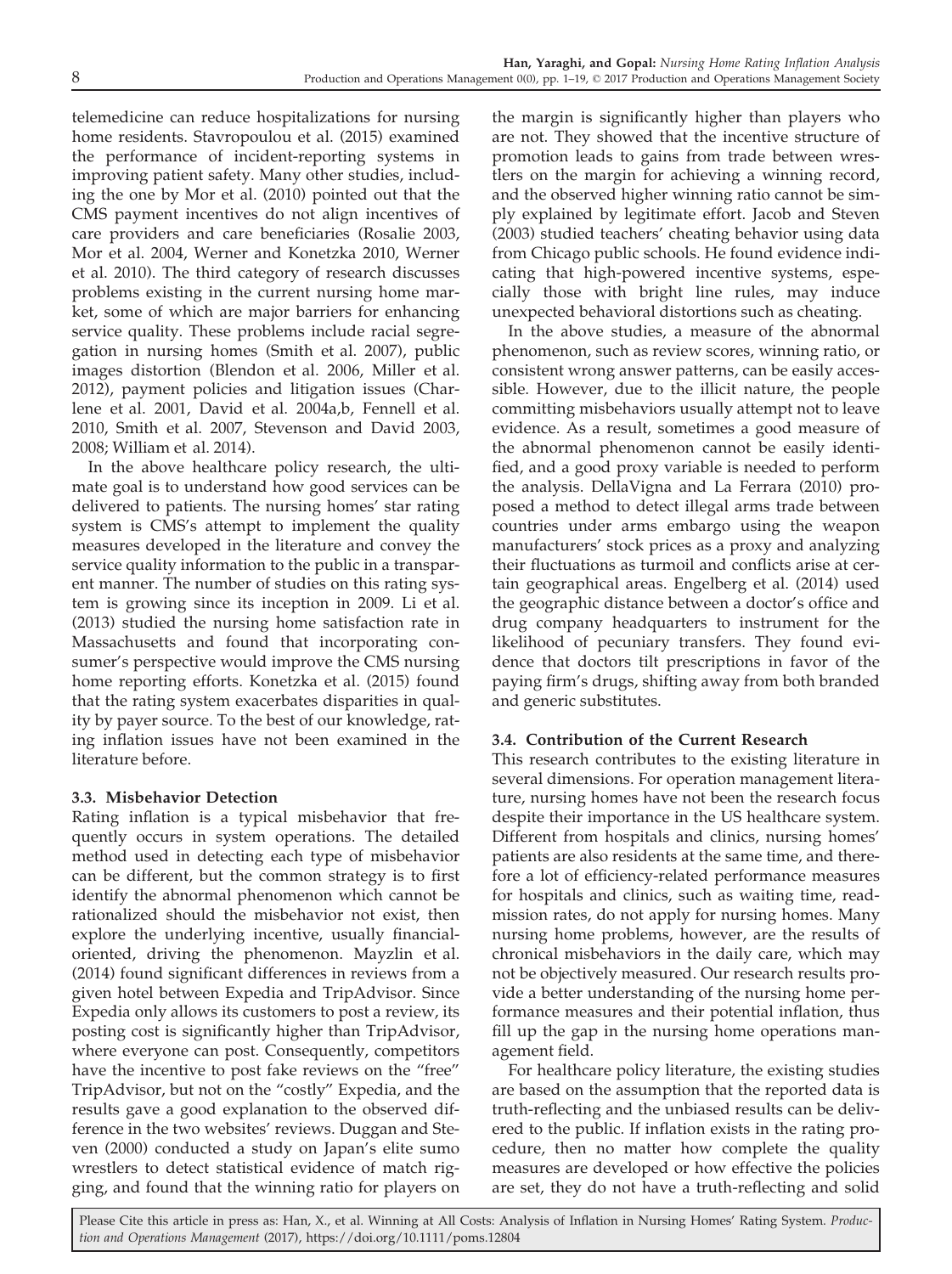ground, and thus the results will be biased and misleading. Our research targets the authenticity of the reported data and the ratings directly, and provides a solid ground for other research which rely on these data.

Nursing home rating system inflation belongs to the type of problems in which the phenomenon, or the difference between honest nursing homes and inflators, can be difficult to identify, both cross-sectional and longitudinal. The difficulties lie in the following aspects. First, the inflators are confounded with the honest nursing homes whose star ratings also increase after self-reporting, thus ratings cannot be directly used as a measure of inflation. Furthermore, there has been no audit system implemented for the self-reported measures, and there is no data for caught inflators available, which can be used to summarize unique characteristics of inflators. As a result, there is no training data for machine learningbased techniques, making it challenging to design detection methods. From the time dimension perspective, the self-reported measures have been used for years without being audited, thus the rating patterns, although probably inflated, can be very consistent over the years. The lack of external shock also makes it challenging to identify abnormal patterns in the rating data. To overcome these difficulties, we bring in the information from the patients' side, and use the number of complaints as a proxy variable of the true service quality. We then derive contradiction to show that the self-reported rating increase is beyond what can be explained by legitimate efforts. Theoretically, our research provides a framework for detecting rating system inflations: For any product or service to be rated, the ratings are generated from authority inspection, self-reporting, consumer reporting, or their combinations. The three are correlated and can be good proxy variables for justifying others and detecting rating inflation.

Most of the literature only focuses on proving the existence of misbehaviors. However, system reform often takes time, and it is always necessary to give a quantifiable evaluation on the current system's performance. To the best of our knowledge, few studiess have addressed this issue before. Our research contributes to the existing literature by not only demonstrating the existence of rating inflation, but by providing a systematical method to quantify the extent of rating inflation.

# 4. Financial Incentive Analysis

#### 4.1. Data

Our analysis is based on publicly available datasets from three sources: CMS, OSHPD, and CDPH. The CMS dataset includes performance details on each of the criteria used within the three domains of Health Inspection, Staffing, and Quality Measures. For each nursing home, these detailed metrics are accompanied by the corresponding star rating in the three domains as well as the Overall star rating. This dataset also includes other descriptive details for nursing homes such as location, size, certification, ownership information, and council type. The pooled dataset consists of records from 1219 nursing homes in the state of California over the first 5 years since the inception of the 5-star rating system, that is, from year 2009 to 2013.

The OSHPD data include detailed financial information on California nursing homes over the same period of time. In this dataset, nursing homes' source of revenue is categorized into healthcare and nonhealthcare sections. The healthcare section is further classified by revenue source into Medicare, Medi- $\text{caid}^2$  Self-paying, Managed Care, and others. The corresponding revenue and expense details for each section are provided, and the profits can be easily calculated.

The CDPH data are provided through the Health Facilities Consumer Information System (HFCIS) website. A consumer portal is also available on the HFCIS website through which a complaint against a facility can be filed directly. CDPH inspects nursing homes at least once every 6 to 15.9 months in response to these complaints as well as other accidents or incidents that are required to be reported by nursing homes themselves, such as fires, disasters, suspected abuse, etc. Depending on the deficiencies found during the investigation, various types of citations will be issued. A deficiency violating state laws will be issued a state citation, and if it also violates federal law, it will also be reported to CMS and included in the federal inspection for determining star rating. The CDPH data we collected contain detailed patient complaints, which will be used as a proxy of the nursing home's service quality. Note that the state level agency CDPH and the federal level agency CMS, although may overlap sometimes, have independent jurisdictions on nursing home inspections. The CDPH complaints may not be included in CMS's star rating procedure, and the deficiencies covered in CMS's inspection may not result from a CDPH complaint.

#### 4.2. Nursing Homes' Financial Incentive

The observed rating improvement consists of both legitimate efforts and self-reported inflation. In order to demonstrate the existence of rating inflation, we should show that the rating increase is beyond a range which can be explained by legitimate efforts. In our model, we perform the financial incentive analysis to establish the connection between a nursing home's financial incentive and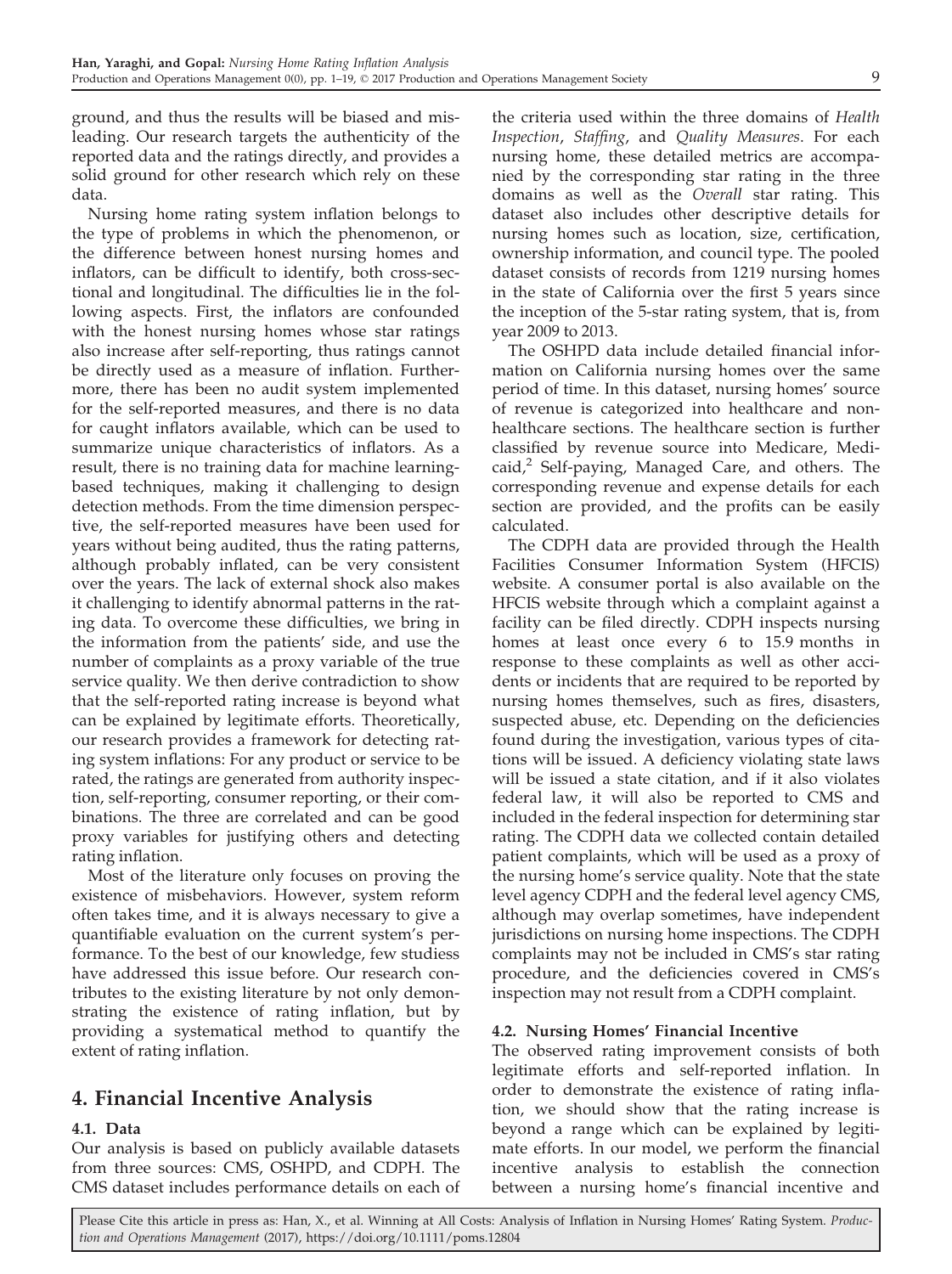the increase in its star rating. We then show that this increase is far beyond the limit which can be explained by legitimate efforts.

We combine the CMS rating data and OSHPD financial data to demonstrate the financial implications of star ratings for nursing homes. The combined data have 4433 records for California nursing homes over the 5 years. The average profit per day per patient is calculated for nursing homes in each Overall rating group, as shown in Table 3. These averages serve as an estimate of the daily profit that a nursing home can expect per resident for the corresponding Overall rating. The difference is significant. For example, a nursing home that receives 3 stars in Health Inspection may only expect a \$10.79 profit from treating one patient for 1 day. However, if it gains two additional stars after self-reporting and achieves an Overall rating of 5 stars, its expected profit increases to \$19.8. Figure 3 shows the profit trend for each of the star rating group over the 5 years.

Nursing homes' total net profits consist of healthcare part and non-healthcare part. The price of healthcare related services is regulated by CMS's Nursing

Table 3 Definition of Financial Incentive

| Health<br>inspection<br>rating | Expected<br>profit* | Maximum<br>possible<br>Overall<br>rating | Maximum<br>expected<br>profit <sup>†</sup> | Financial incentive <sup>‡</sup> |
|--------------------------------|---------------------|------------------------------------------|--------------------------------------------|----------------------------------|
| -5                             | 19.801              | 5                                        | 19.801                                     |                                  |
| 4                              | 13.602              | 5                                        | 19.801                                     | 6.199 (Level $5 -$ Level 4)      |
| -3                             | 10.790              | 5                                        | 19.801                                     | $9.011$ (Level $5 -$ Level 3)    |
| $\overline{2}$                 | 10.108              | 4                                        | 13.602                                     | 3.494 (Level $4 -$ Level 2)      |
|                                | 9.286               | 2                                        | 10.108                                     | $0.822$ (Level 2 - Level 1)      |

Notes: \*If inspection rating unchanged. The expected profit is the average per patient per day profit for the corresponding star rating group. <sup>†</sup>If maximum possible Overall rating realized.

‡ Difference between expected profit and expected loss.

Home Prospective Payment System (PPS) (CMS, 2017b), which does not consider nursing homes' star ratings. As a result, highly rated nursing homes do not necessarily gain higher healthcare profits than the low-rating nursing homes. The non-healthcare related services, however, are not regulated by CMS. Such services include residential care services, unrestricted contributions, and interest income and gains from investments. Historical data show that highly rated nursing homes can attract more patients who are in good financial conditions (typically self-paying and other resources). These patients are willing to pay more for good quality non-healthcare services. As a result, the non-healthcare profits for high-rating nursing homes can be significantly higher compared with their low-rating counterparts. Moreover, the increased demand for services that happens as a result of high star ratings (Werner et al. 2016) can reduce their overhead costs and thus lead to an increase in the net per-patient profit. The results demonstrate nursing homes' incentives to achieve the highest possible ratings from the financial perspective, and provide a quantifiable metric to measure such incentives. In our model, we define the financial incentive of a nursing home to be the profit difference between its inspection rating and the highest Overall rating it could potentially obtain after self-reporting, as shown in Table 3. Note that the financial incentive arises from the expectations in both profits and losses. It is possible for a nursing home that has received 5 stars in Health Inspection to lose two stars if it receives one star rating in the self-reported domains. However, it is very unlikely that a nursing home with perfect Health Inspection can be significantly under staffed or provides very poor quality of care. In our dataset, while 125 nursing homes initially rated 3 stars in inspection gained two additional stars after selfreporting, only four nursing homes initially rated five stars in inspection lost two stars after self-reporting.



Figure 3 Profit Trend over the Period of 2009–2013 [Color figure can be viewed at wileyonlinelibrary.com]

**(a) Using Star Ratings as the Horizontal Axis (b) Using Years as the Horizontal Axis**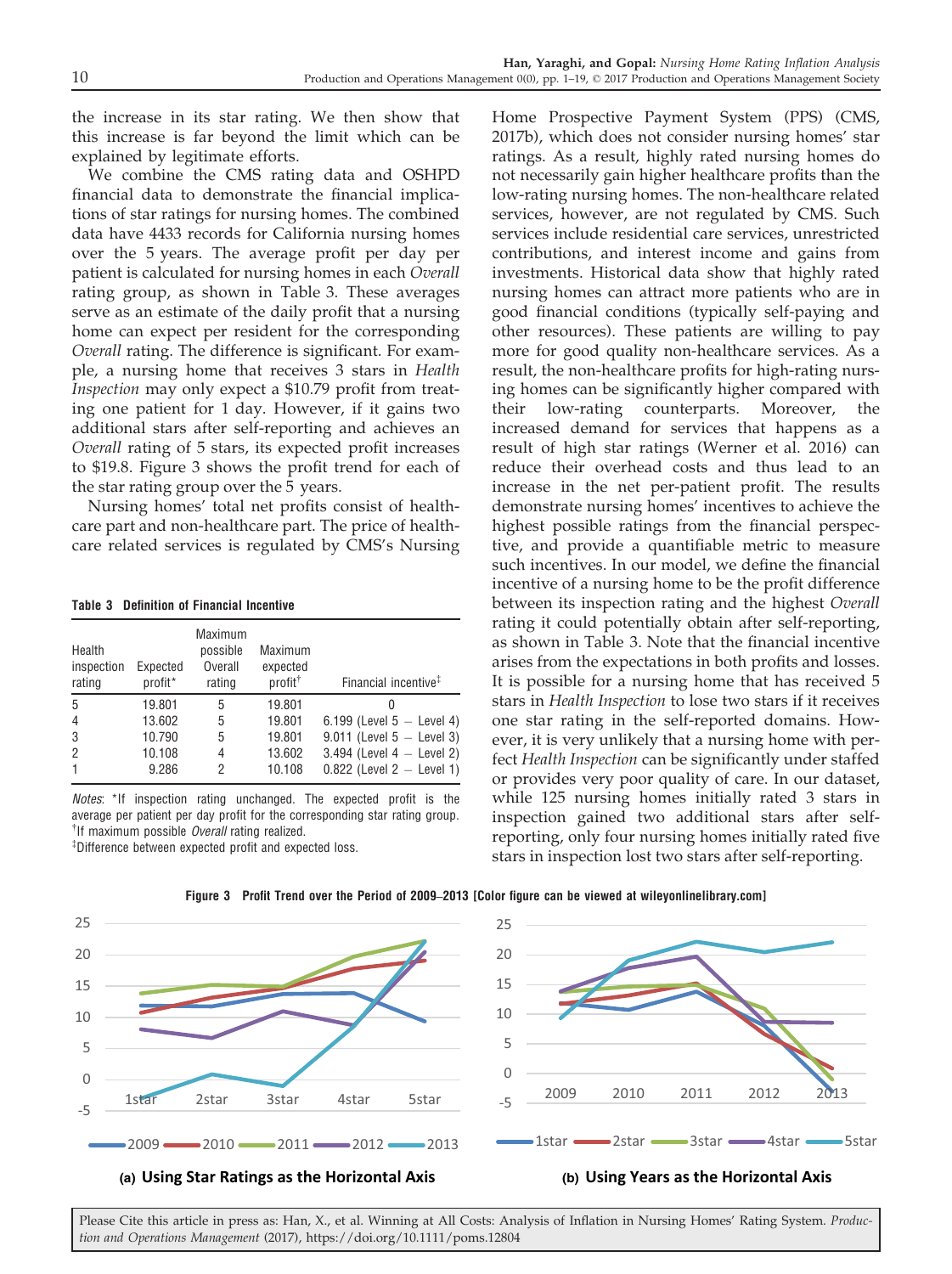#### 4.3. Empirical Model Specification

We focus on the change in the star rating that happens as a result of the self-reported measures. Our dependent variable, StarChange, is equal to the difference between the Overall rating and the Health Inspection rating. For example, if the nursing home receives 3 stars from Health Inspection but receives a 5-star Overall rating after including its self-reported measures on Staffing and Quality Measures domains, then the StarChange would be equal to two.

By definition, StarChange can only take discrete values of 2, 1, 0,  $-1$ , and  $-2$ , and thus we use an ordinal logistic specification in which StarChange is modeled as a function of a vector of independent variables. StarChange is determined by a set of parameters,  $\alpha_{-2}$ ,  $\alpha_{-1}$ ,  $\alpha_0$ ,  $\alpha_1$ , which define the cutoff points of the five levels. StarChange for nursing home *i* at year *t* can be modeled as follows

$$
P(StarChange_{it} \le j) = \frac{\exp(\alpha_j + x'_{it}\beta)}{1 + \exp(\alpha_j + x'_{it}\beta)}
$$
(1)

where  $j \in \{-2, -1, 0, 1\}$  and x is a vector of the following independent variables: *Incentive*, *BedCert*, OccuRate, MarketShare, HHI, ForProfit, Medicare, Medicaid, CouRes, CouFam, PctgMedicare, PctgMedicaid, PctgSelfPay, PctgMGD, Chain.

Among the independent variables, the main effect we consider in our model is the nursing homes' financial incentive, denoted by Incentive, and as shown in Table 3 varies depending on the inspection rating of a nursing home. The capacity of each nursing home is measured by the number of certified bed, and is denoted by variable BedCert. The occupancy of a nursing home is denoted by variable OccuRate, OccuRate  $\in$  [0, 1]. Variables BedCert and OccuRate together, define the average number of residence of a nursing home. Nursing homes are located in different areas, and may face different market conditions. To capture local market features, we use variable MarketShare to denote the market share of each nursing home in its local market, defined by health service area. Based on market share, we also calculate the Herfindahl–Hirschman Index (HHI), which is widely used for capturing local market competition, and included it in our empirical model. Variable ForProfit defines a nursing home's ownership type and is equal to one if the nursing home is for-profit and zero otherwise. Variables Medicare and Medicaid define a nursing home's certification. Medicare is equal to one if the nursing home is Medicare certified, likewise, Medicaid is equal to one if the nursing home is Medicaid certified. By law, nursing homes are required to allow councils set up by residents or their family members. These councils facilitate the communication with staff members and get problems resolved more efficiently.

Since nursing home residents may be more vulnerable than normal people due to their health conditions, the residential council and family council can function very differently in resolving issues and handling complaints. In our model, binary variables ResCouncil and FamCouncil are included to, respectively, denote the council types as residential and family. A nursing home can have both types of councils. The OSHPD data categorize nursing home payers into five categories: Medicare, Medicaid, Self-Pay, Managed Care, and Others. To capture the impact of different payer percentage on nursing homes' star rating changes, we incorporate the percentage of each type of payers. Four variables, PctgMedicare, PctgMedicaid, PctgSelf-Pay, PctgMGD are added to denote the percentage of Medicare payers, Medicaid payers, Self-paying payers, and Managed care payers. The percentage of other type payers are excluded due to multicollinearity. In the nursing home industry, a certain amount of nursing homes is running under some chains. Compared with nursing homes working as separate facilities, nursing homes in chains may have different operational rules and self-reporting behaviors. In our pooled California data, we have over 1500 records of nursing homes in a chain, and there are totally 101 distinct chains. As a result, we do not have sufficient observations for each of the chains to conduct a fixed effect analysis. Rather than adding a chain-level fixed effect, we regroup the nursing homes and add binary variable chain, which equals 1 if the nursing home is operating in a chain and 0 if the nursing home is operating separately. Table 4 provides the summary statistics of all variables in our model.

#### 4.4. Estimation Results

We estimate Equation (1) by different methods, as shown in Table 5. The first column shows the estimation results for the pooled data. To deal with potential endogeneity, we take nursing homes' fixed effects into account and run a panel data regression, estimates of which are shown in the second column. Some of the variables in our model are time-invariant. For example, if a nursing home is Medicare certified in the first year, it will most likely remain Medicare certified throughout the following years. As a result, we cannot estimate their coefficients directly through the fixed effect method. To obtain the coefficients of these time-invariant variables, we implement Hausman–Taylor method, as shown in the third column. In the estimates from all methods, the main effect Incentive is positive and statistically significant, which indicates that nursing homes with higher financial incentives are more likely to improve their star ratings after self-reporting. In all the three models, we observe negative significant coefficients for variable chain, indicating that for nursing homes operating in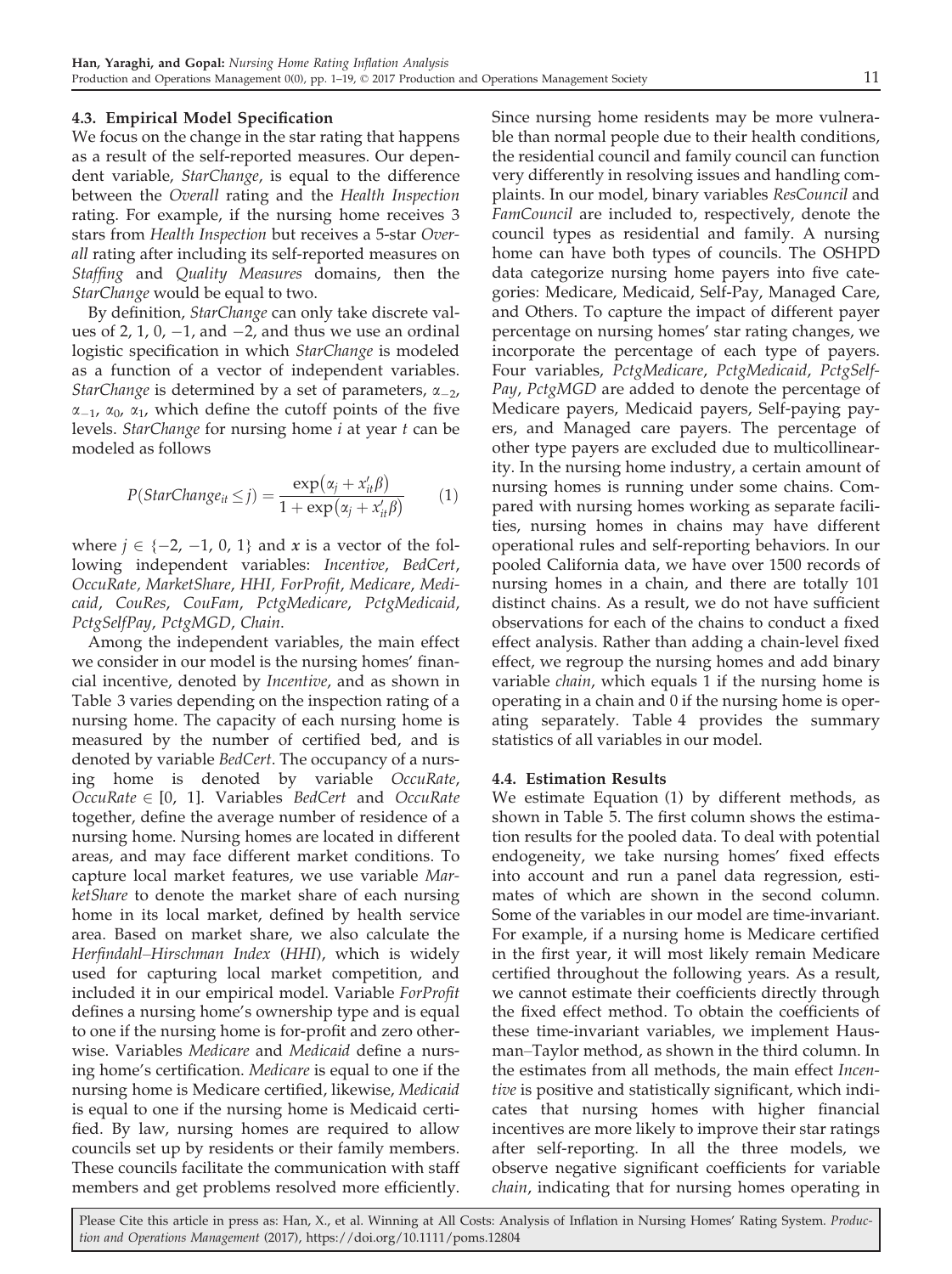Table 4 Variable Summary Statistics

| Variable        | Mean    | SD     | Minimum  | Maximum |
|-----------------|---------|--------|----------|---------|
| Incentive       | 4.497   | 3.201  | U        | 9.011   |
| BedCert         | 101.964 | 49.579 | 19       | 391     |
| <i>OccuRate</i> | 0.874   | 0.172  | 0.0497   |         |
| ForProfit       | 0.891   | 0.292  | 0        |         |
| Chain           | 0.767   | 0.423  | 0        |         |
| Medicare        | 0.963   | 0.188  | 0        |         |
| Medicaid        | 0.965   | 0.183  | 0        |         |
| CouRes          | 0.979   | 0.143  | U        |         |
| CouFam          | 0.230   | 0.421  | U        |         |
| MarketShare     | 0.0165  | 0.0159 | 0.000277 | 0.125   |
| HHI             | 5.249   | 11.271 | 0.000765 | 156.314 |
| PctgMedicare    | 0.154   | 0.127  | 0        | 0.921   |
| PctgMedicaid    | 0.647   | 0.235  | 0        |         |
| PctgSelfPay     | 0.0838  | 0.129  | n        |         |
| PctgMGD         | 0.663   | 0.103  | 0        | 0.999   |

Table 5 Estimates of Equation (1)

| Variables          | Pooled data | Fixed effect | Hausman-Taylor |
|--------------------|-------------|--------------|----------------|
| Incentive          | $0.0325***$ | $0.074***$   | $0.074***$     |
|                    | (0.0906)    | (0.0144)     | (0.0143)       |
| <b>BedCert</b>     | 0.000284    |              | 0.00162        |
|                    | (0.000655)  |              | (0.00207)      |
| <b>OccuRate</b>    | $-0.584***$ | 0.627        | 0.445          |
|                    | (0.166)     | (0.560)      | (0.468)        |
| ForProfit          | $-0.0128$   |              | $-1.578***$    |
|                    | (0.112)     |              | (0.332)        |
| Chain              | $-0.269***$ | 0.0265       | $-0.444**$     |
|                    | (0.0698)    | (0.247)      | (0.148)        |
| Medicare           | $-0.805***$ |              | $-2.684***$    |
|                    | (0.170)     |              | (0.472)        |
| <b>Medicaid</b>    | $-0.622***$ |              | $-1.323*$      |
|                    | (0.184)     |              | (0.595)        |
| CouRes             | $-0.231$    |              | $-0.293$       |
|                    | (0.202)     |              | (0.536)        |
| CouFam             | $-0.279***$ |              | $-0.315$       |
|                    | (0.0693)    |              | (0.174)        |
| <b>MarketShare</b> | $-6.79$     | $-71.073*$   | $-60.348*$     |
|                    | (4.49)      | (34.363)     | (28.568)       |
| HHI                | $0.020***$  | $0.0777*$    | $0.0781*$      |
|                    | (0.00614)   | (0.0343)     | (0.0339)       |
| PctgMedicare       | $-2.283***$ | $4.280***$   | $4.242***$     |
|                    | (0.339)     | (1.290)      | (1.269)        |
| PctgMedicaid       | $-0.771***$ | 1.610        | 1.819          |
|                    | (0.254)     | (1.090)      | (1.080)        |
| PctgSelfPay        | $-0.861***$ | $-4.851***$  | $-4.447***$    |
|                    | (0.321)     | (1.063)      | (1.042)        |
| PctgMGD            | $-0.446$    | $6.291***$   | $6.386***$     |
|                    | (0.369)     | (1.207)      | (1.198)        |

chains, their star rating increases are less likely to be driven by their financial incentives.

#### 4.5. Alternative Incentive Definition

In the above section, we define the financial incentive of nursing homes based on the average per patient daily profit over the 5-year period. The financial incentive, however, may vary over the years. For example, the difference in the average per-patient daily profit between 3-star nursing homes and 5-star

nursing homes in year  $t + 1$  may be bigger than that in year *t*. To capture this change over the years and to test the robustness of our result, we propose an alternative incentive definition in this section. Instead of looking at a 5-year average level, we instead use the per patient daily profit difference of the year t to define nursing homes' financial incentive of year  $t + 1$ . Table 6 lists the new financial incentive under the new definition. Table 7 then gives the regression results under the alternative financial incentive definition. Similar to the discussion in the previous section, we also run three models: the pooled data model, fixed effect model, and Hausman–Taylor model. In all the three models, the main effect financial incentive is positive significant, which demonstrates the robustness of our results.

# 5. Inflation Detection and Demonstration

#### 5.1. Correlation Analysis

Although the preliminary results show a positive association between the financial incentive and the changes in the star rating, they do not necessarily indicate inflation in self-reported measures. It is possible that nursing homes gain the additional stars legitimately through their true efforts. To explore the underlying reasons for the changes in ratings, we investigate the correlation between the Health Inspection domain and self-reported domains. As illustrated in Figure 4, under the assumption that there is no inflation and nursing homes' self-reported measures are legitimate, positive correlations are expected between two sets of ratings. First, within the same year, a positive correlation is expected between the star ratings from CMS Health Inspection and those of nursing homes' selfreported domains. Second, if a nursing home really puts an effort in improving its care quality, these efforts should have a lasting effect and lead to better results in the next year's Health Inspection and thus there should be a positive correlation between the star ratings from self-reported domains in 1 year and Health Inspection ratings in the subsequent year.

Figure 5 shows the two sets of correlations as described above. It can be seen that within the same year, the correlation between Health Inspection and Staffing is only 0.083, while the correlation between Health Inspection and Quality Measures is 0.153. The result clearly indicates inconsistency between the Health Inspection domain and the self-reported domains within the same year. For the two consecutive years, the correlation between the Staffing domain and the Health Inspection in the following year is  $-0.094$ , and the correlation between the Quality Measures domain and the Health Inspection in the following year is 0.078. The result indicates that the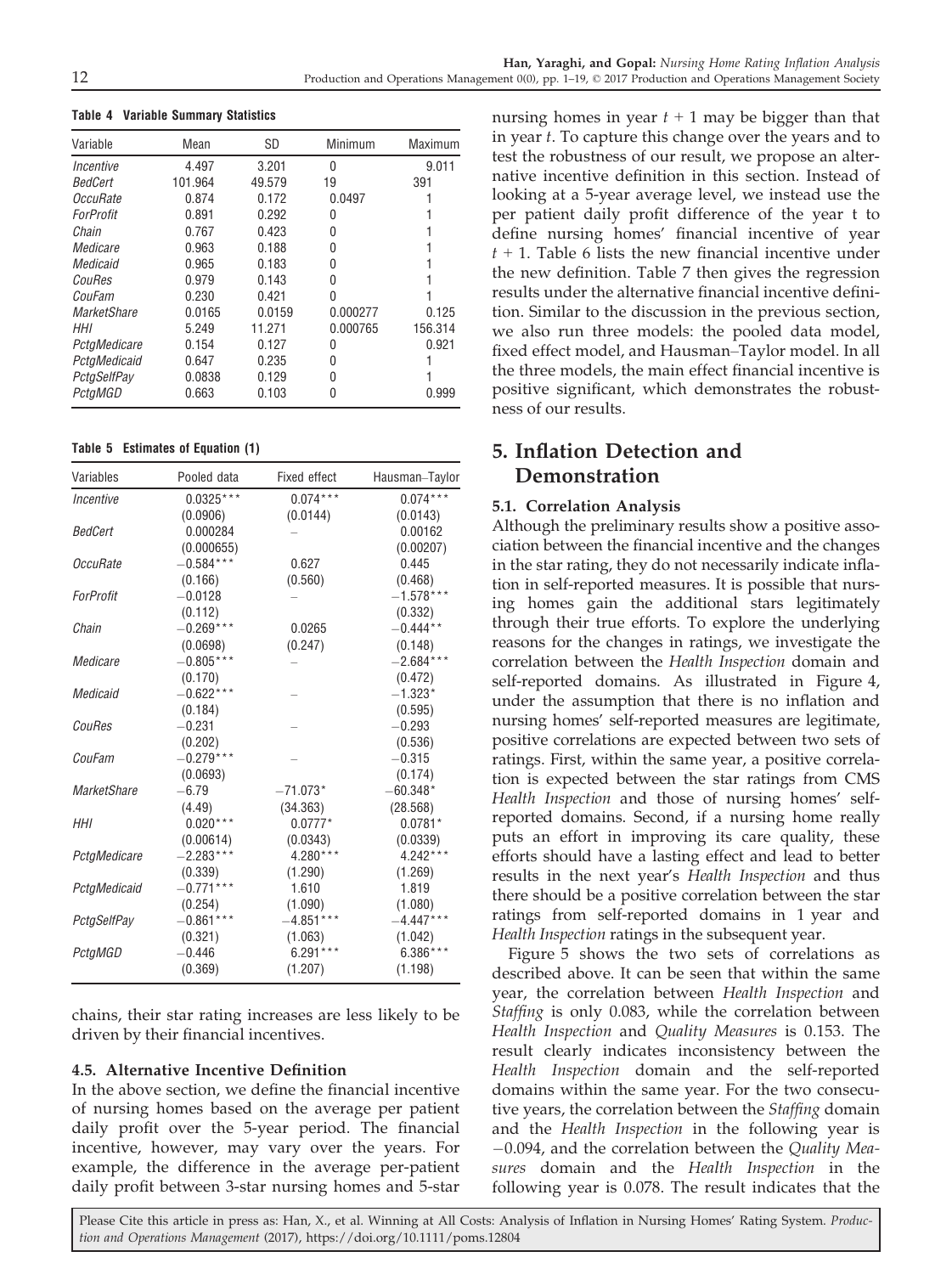Table 6 Alternative Definition of Financial Incentive

| Health<br>inspection<br>rating | 2010<br>financial<br>incentive | 2011<br>financial<br>incentive | 2012<br>financial<br>incentive | 2013<br>financial<br>incentive |
|--------------------------------|--------------------------------|--------------------------------|--------------------------------|--------------------------------|
| 5                              |                                |                                |                                |                                |
| $\overline{4}$                 |                                | 0                              | 0.38                           | 3.655                          |
| 3                              |                                | 0.687                          | 3.399                          | 5.183                          |
| 2                              | 2.129                          | 3.525                          | 3.97                           | 2.858                          |
|                                |                                | 1.126                          | 1.447                          | 0.937                          |
|                                |                                |                                |                                |                                |

*Notes*: The financial incentive of year t is defined using the year  $t - 1$ data. Since the panel we collected is from 2009 to 2013, we have no data to define incentives for year 2009, and the year 2013 data (which should be used for 2014 according to the definition) is not used in this definition. In early years (2009 and 2010), there is no significant difference in per patient daily profit for some of the rating levels, thus the financial incentive for improving star rating is defined as 0.

Table 7 Estimates of Equation (1) based on the Alternative Financial Incentive Definition

| Variables          | Pooled data | Fixed effect | Hausman-Taylor |
|--------------------|-------------|--------------|----------------|
| Incentive          | $0.323***$  | $0.412***$   | $0.412***$     |
|                    | (0.0202)    | (0.0253)     | (0.0252)       |
| <b>BedCert</b>     | $-0.000111$ |              | $-0.000531$    |
|                    | (0.000733)  |              | (0.00210)      |
| OccuRate           | $-0.515**$  | 0.050        | 0.257          |
|                    | (0.190)     | (0.625)      | (0.517)        |
| ForProfit          | $-0.0384$   |              | $-0.907**$     |
|                    | (0.126)     |              | (0.352)        |
| Chain              | $-0.288***$ | $-0.336$     | $-0.522***$    |
|                    | (0.790)     | (0.265)      | (0.148)        |
| Medicare           | $-0.900***$ |              | $-2.119***$    |
|                    | (0.189)     |              | (0.486)        |
| Medicaid           | $-0.461*$   |              | $-1.309*$      |
|                    | (0.203)     |              | (0.623)        |
| CouRes             | $-0.273$    |              | $-0.244$       |
|                    | (0.227)     |              | (0.495)        |
| CouFam             | $-0.214**$  |              | $-0.142$       |
|                    | (0.0777)    |              | (0.166)        |
| <b>MarketShare</b> | $-8.128$    | $-5.752$     | $-19.306$      |
|                    | (5.101)     | (39.159)     | (32.179)       |
| <b>HHI</b>         | $0.0218**$  | 0.0308       | 0.0344         |
|                    | (0.00706)   | (0.0392)     | (0.0388)       |
| PctgMedicare       | $-2.189***$ | 0.644        | 0.828          |
|                    | (0.375)     | (1.574)      | (1.551)        |
| PctgMedicaid       | $-0.862**$  | 1.241        | 1.312          |
|                    | (0.282)     | (1.264)      | (1.254)        |
| PctgSelfPay        | $-0.377$    | $-2.206$     | $-1.990$       |
|                    | (0.364)     | (1.281)      | (1.248)        |
| PctgMGD            | $-0.563$    | $3.397*$     | $3.481**$      |
|                    | (0.406)     | (1.357)      | (1.350)        |

self-reported improvements in Quality Measures and Staffing domains have no lasting effect on the next year's Health Inspection results at all. The correlation analysis serves as a preliminary evidence of potential inflation, and triggers our further analysis.

For the 5-year period we analyzed, it appears that the correlation between Health Inspection and Quality Measures is higher. One interpretation is that the





Note: If star increase resulted from legitimate efforts, then a positive correlation is expected between self-reported measures in year 1 and on-site inspections in year 2 (red arrow). A positive correlation is also expected between the self-reported measures and the on-site inspection ratings in the same year (green arrow).



Figure 5 Correlation Analysis for Five Consecutive Years 2009–2013 [Color figure can be viewed at wileyonlinelibrary.com]

inflation on the Staffing domain is relatively easier than that of Quality Measures during this period. We do notice that CMS is gradually releasing amendment on the nursing home rating system, and one important policy is to require all nursing homes to report payroll-related staffing data since the beginning of 2016. This shows that the inflation on staffing level is also one of the major concerns of CMS, and once payroll-related staffing data is reported, the Staffing measure will become more difficult to be inflated.

#### 5.2. Complaint-based Analysis

In this section, we conduct further analysis to justify the existence of rating inflation. We identify a quantifiable third-party proxy variable which can serve as an independent measure of service quality, and compare the results with the star ratings given by the rating system. If significant inconsistency exists between the two, then the star ratings are questionable, and rating inflation likely exists. In our method, we use the number of complaints, which has been used as a common measure of the service quality in the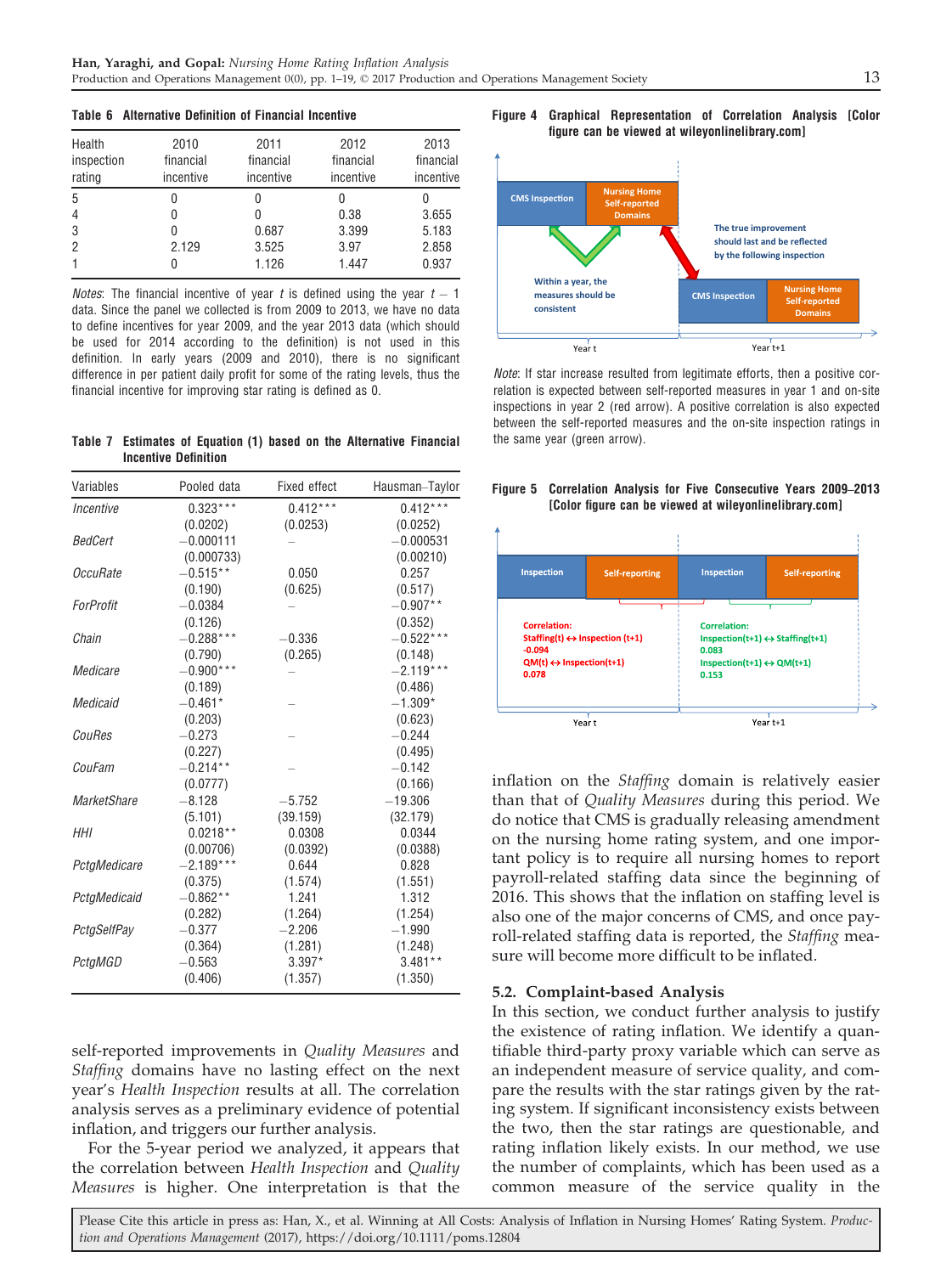literature of service and complaint management in many service industries (Anderson et al. 1997, Gardner 2004, Johnson 2001, Rust and Chung 2006). Specifically, we conduct an analysis based on the CDPH complaint data which is an independently collected dataset of patient complaints of California nursing homes. The combined CMS, OSHPD, and CDPH dataset has 3850 records of California nursing homes over the 5 years.

If inflation does not exist, then the Overall rating should be consistent with the true service quality, which is reflected by the number of complaints. That is, for nursing homes with the same Overall rating, we expect them to have similar service qualities and similar number of complaints. Table 8a shows the average number of complaints for nursing homes with different Health Inspection and Overall ratings. In view that larger nursing homes with more patients may get more complaints, we normalized the number of complaints by the size of a nursing home. The normalized results are presented in Table 8b. For each Overall rating level, the nursing homes are divided into two categories: Nursing homes whose star ratings increased after self-reporting and nursing homes whose star ratings did not increase after self-reporting. We denote the upper triangular section as area I (shaded) and lower triangular section as area II. The shaded area (I) includes those nursing homes whose Overall rating has increased as a result of their self-reported measures. Area *II* includes those nursing homes whose Overall rating either decreased or remained the same after self-reporting. This classification allows us to test the following claims:

CLAIM 1. If the improvements observed did not result from legitimate efforts and inflation does exist, nursing homes with the same Overall star rating but different Health Inspection ratings should have different complaint distributions.

The results of two ANOVA tests are presented in Table 9a. In the first column, nursing homes with the same Overall ratings are grouped by whether or not their star rating increased after self-reporting. In other words, we examine if the shaded and unshaded cells in each column of Table 8 have similar distributions. In the second column, we group nursing homes with the same Overall rating based on their Health Inspection ratings. In other words, we examine if all the cells in each column of Table 8 have similar distributions. As reported in Table 9a, all the comparisons are significant and thus the claim that nursing homes with the same Overall rating but different inspection ratings have different complaint distributions is supported. The ANOVA test results for the normalized complaints are reported in Table 9b, which are similar to the results in Table 9a and support our conclusion.

#### Table 8 Average Number of Patient Complaints

| (a) Original complaints |                  |                         |                                  | Overall star rating              |                                  |                         |
|-------------------------|------------------|-------------------------|----------------------------------|----------------------------------|----------------------------------|-------------------------|
|                         |                  |                         |                                  |                                  |                                  | 5                       |
| Inspection stars        | 2<br>3<br>4<br>5 | 7.981<br>6.193<br>3.929 | 6.989<br>6.271<br>3.934<br>3.923 | 6.010<br>4.633<br>3.799<br>6.667 | 8.389<br>4.940<br>3.503<br>2.157 | 4.056<br>2.826<br>2.423 |

(b) Normalized complaints (size  $= 100$ )

| ,,,, |                     |  |
|------|---------------------|--|
|      | Overall star rating |  |

|                  |   |       |       | OVUIMI UMI TUMIN |       |       |
|------------------|---|-------|-------|------------------|-------|-------|
|                  |   |       |       |                  |       | b     |
| Inspection stars |   | 6.505 | 6.909 |                  |       |       |
|                  | 2 | 5.946 | 5.687 | 6.210            | 8.251 |       |
|                  | 3 | 4.366 | 4.676 | 4.860            | 5.597 | 4.288 |
|                  | 4 |       | 4.218 | 4.459            | 4.157 | 3.547 |
|                  | 5 |       |       | 9.473            | 2.517 | 2.921 |

Notes: <sup>a</sup>The blank cells represent the impossible rating transaction according to CMS's rating system design.

<sup>b</sup>The shaded cells represent nursing homes of which the ratings increased after self-reporting. The inflators are among these nursing homes. We denote the shaded and unshaded areas as Area I and Area II, respectively.

Table 9 F-statistics: Comparison in Each Overall Rating (a) Original Complaints (b) Normalized Complaints (size  $= 100$ )

| Grouped by Area I<br>Grouped by<br>vs. Area II<br>inspection ratings |  |
|----------------------------------------------------------------------|--|
| $4.61***$<br>Overall star rating<br>1                                |  |
| $7.43***$<br>$6.16***$<br>2                                          |  |
| 3<br>$13.05***$<br>$5.06***$                                         |  |
| $8.35***$<br>$14.22***$<br>4                                         |  |
| 5<br>$5.27**$<br>$5.70***$                                           |  |
|                                                                      |  |
| (b) $F$ -statistics                                                  |  |
| Grouped by Area I<br>Grouped by                                      |  |
| vs. Area II<br>inspection ratings                                    |  |
| 0.94<br>Overall star rating                                          |  |
| $7.77**$<br>$3.25*$<br>2                                             |  |
| 3<br>$7.2**$<br>$2.88*$                                              |  |
| $10.15**$<br>$5.33***$<br>4                                          |  |

CLAIM 2. If the improvements observed did not result from legitimate efforts and inflation does exist, nursing homes with the same inspection rating but different Overall ratings should have similar complaint distributions.

The results of two ANOVA tests are presented in Table 10a. In the first column, nursing homes with the same Health Inspection ratings are grouped by whether or not their star rating increased after selfreporting. In other words, we examine if the shaded and unshaded cells in each row of Table 8 have similar distributions. In the second column, we group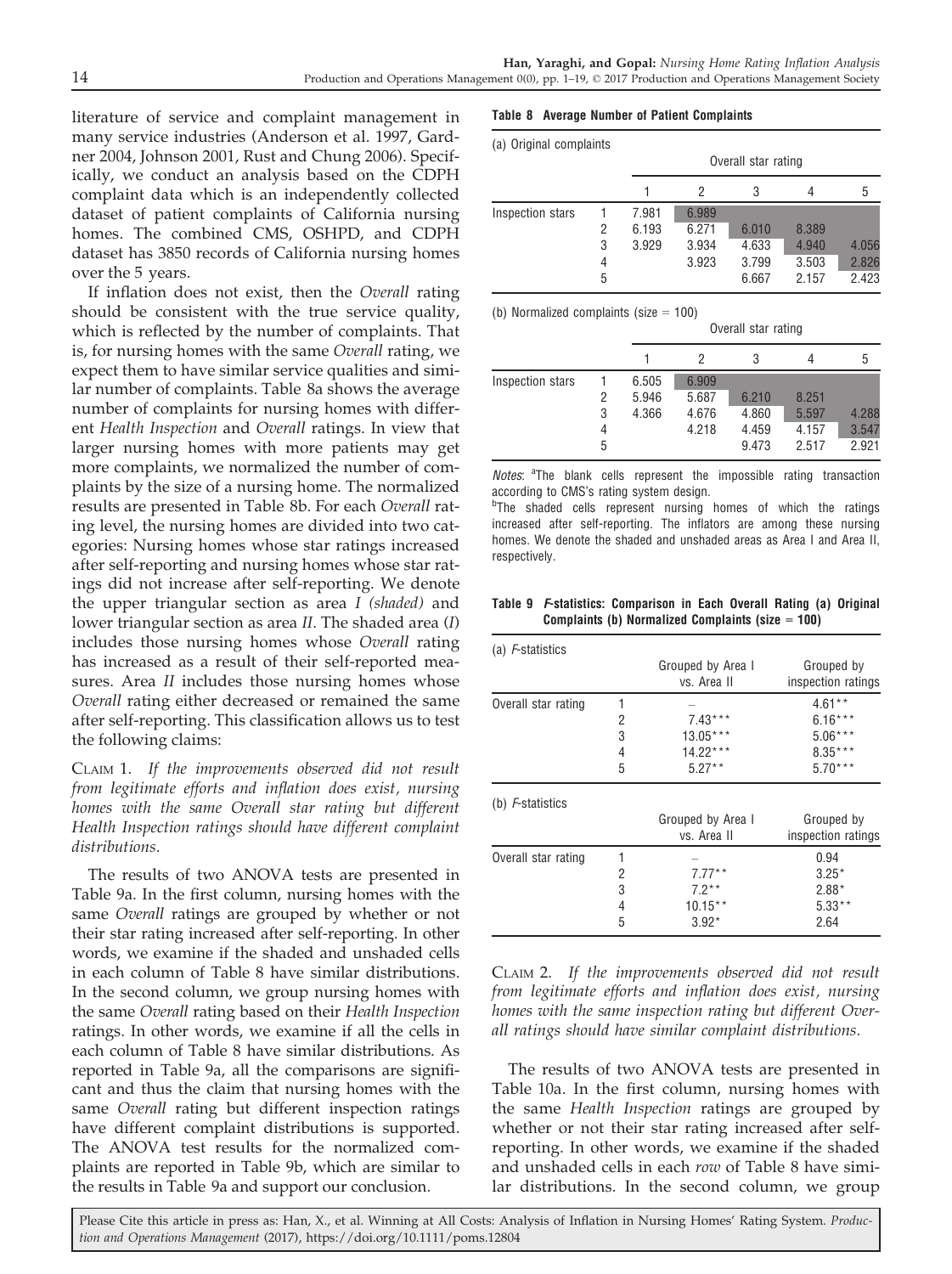| (a) $F$ -statistics |   |                                  |                               |
|---------------------|---|----------------------------------|-------------------------------|
|                     |   | Grouped by Area I<br>vs. Area II | Grouped by<br>Overall ratings |
| Inspection ratings  | 1 | 2.46                             | 2.46                          |
|                     | 2 | 0.12                             | 0.12                          |
|                     | 3 | 0.78                             | 0.78                          |
|                     | 4 | $5.37**$                         | 2.00                          |
|                     | 5 |                                  | 1.91                          |
| (b) $F$ -statistics |   |                                  |                               |
|                     |   | Grouped by Area I                | Grouped by                    |
|                     |   | vs. Area II                      | Overall ratings               |
| Inspection ratings  | 1 | 0.5                              | 0.5                           |
|                     | 2 | 1.6                              | 1.46                          |
|                     | 3 | 0.99                             | 0.77                          |
|                     | 4 | 2.51                             | 0.95                          |
|                     | 5 |                                  | $3.3*$                        |

Table 10 F-statistics: Comparison in Each Inspection Rating (a) Original Complaints (b) Normalized Complaints (size = 100)

nursing homes with the same inspection rating based on their Overall star ratings. In other words, we examine if all the cells in each row of Table 8 have similar distributions. As shown in Table 10a, we do not observe a significant difference in the number of complaints, although the Overall rating can be quite different. The results show that service quality does not improve for nursing homes whose star ratings get improved after self-reporting and thus Claim 2 is also supported. Together with the results obtained for Claim 1, the analysis provides strong evidence of the existence of rating inflation in self-reported measures.

The ANOVA test results for the normalized complaints are reported in Table 10b, which also support our conclusion.

# 6. Prediction Model and Variable Importance Analysis

In this section, we first develop a method which gives a quantifiable estimate of the extensiveness of rating inflation. We then run a variable importance analysis to summarize key characteristics of the likely inflators.

For nursing home that inflates its self-reported measures, the Overall rating is driven by two components. The first component is the observable characteristics which are common between cheating and honest nursing homes. The second component is the unobservable inflation coefficient which only pertains to the inflating nursing homes. If we model the Overall ratings as a function of observed characteristics, the inflation component is unobserved and omitted from our regression model, thus the estimates of the remaining observed variables will suffer from the omitted variable bias. However, since the Overall star

ratings of honest nursing homes are only driven by one component of observed characteristics and the inflation component does not exist among the honest nursing homes, our regression estimates for the honest group will not suffer from the omitted variable bias. To develop our inflation prediction model, we first divide the nursing homes into two groups: the honest nursing homes and the remaining, defined as potential inflators. A regression is then run for the honest nursing homes. The obtained regression coefficients from the sample of honest nursing homes are unbiased and reflect the true associations without inflation. These unbiased coefficients are then used to predict the highest possible Overall star rating for each nursing home in the suspected inflating group. A nursing home is identified as a likely inflator in our estimation if its actual Overall rating is higher than the highest level of its predicted Overall rating.

#### 6.1. Prediction Model

In our model, the Overall star rating is used as the dependent variable, denoted by OverallRating. Similar to the variable StarChange in the regression model in Section II, OverallRating is ordinal and takes values in five levels  $\{1, 2, \ldots, 5\}$ , so we employ an ordinal logistic regression model. OverallRating is determined by a set of parameters  $\gamma_1$ ,  $\gamma_2$ ,  $\gamma_3$ ,  $\gamma_4$ , which define the cut points of the five star levels. The model can be written as

$$
P(OverallRating \le k) = \frac{\exp(\gamma_k + x'\beta_P)}{1 + \exp(\gamma_k + x'\beta_P)}, \quad (2)
$$

where  $k \in \{1, 2, 3, 4\}$ . The independent variables denoted by vector  $x$  are the same as the ones used in Equation (1). The coefficients of prediction model are denoted by  $\beta_P$ .

Since we use the coefficients of the honest group as the unbiased baseline, we define the members in this group very strictly to guarantee that there is no evidence of inflation for all nursing homes in the honest group. An honest nursing home is selected based on the following criteria:

- 1. Its Overall star rating does not increase after self-reporting.
- 2. The number of its patient complaints is strictly lower than the median of its corresponding self-reporting level.

Our logic for selecting the honest nursing homes is as follows: We divide the inflators into two different types. The first type consists of nursing homes which inflate their self-reported measures to achieve higher ratings. For these inflators to be identified, a necessary condition is that they gain additional stars after selfreporting (there can be honest nursing homes who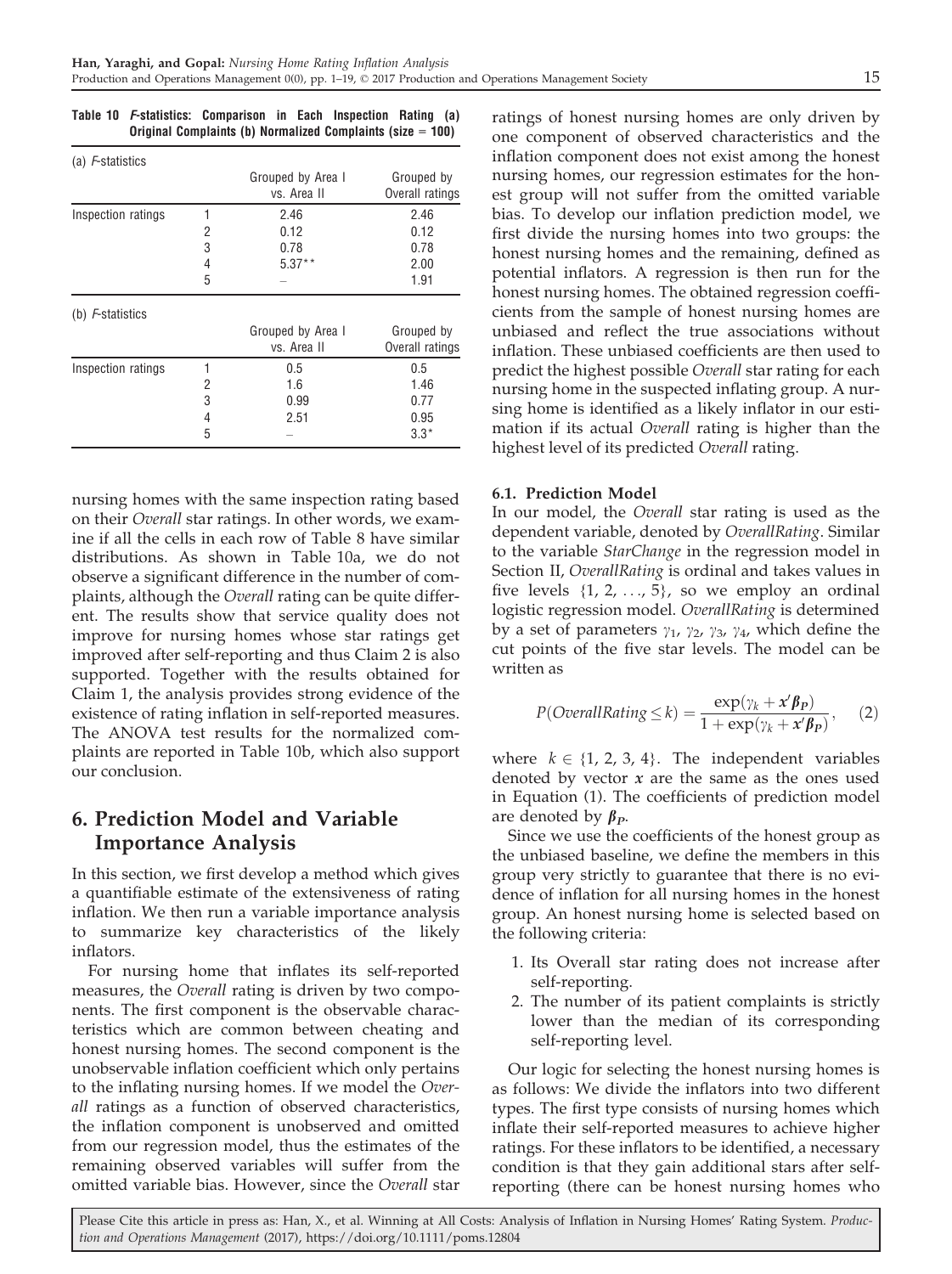gain the additional stars through legitimate efforts though). In our first criterion, we excluded all the nursing homes whose star rating increased after selfreporting, thus we completely excluded any inflators of this type. The second type of inflators consists of nursing homes which inflate their self-reported measures to avoid losing stars. These nursing homes may have low Staffing or low Quality Measures that may lead to decreased Overall ratings. In our second criterion, we excluded nursing homes whose number of complaints are above the median of its rating level. By doing this, we excluded nursing homes that may lose stars due to their poor services, and guaranteed that the remaining nursing homes deserve staying in that rating level.

Based on the two criteria, we identify the honest (H) group, which consists of 1262 nursing home records in 5 years. The remaining 2588 nursing home records are categorized in the potential inflator (PI) group. Note that the PI group consists of both the actual inflators and the nursing homes who improve their service qualities through legitimate efforts. In the following, we estimate the proportion of the actual inflators in the PI population.

We run the ordinal logistic regression in Equation (2) on the sample of honest nursing homes (H group) to obtain the unbiased estimates of each coefficient. The regression results for the honest group is reported in Table 11. Both the 95% and 90% confidence interval are calculated. Using the upper bounds of unbiased coefficient estimates, we the nursing homes in the PI group. A nursing home is classified as an inflator if its actual Overall star rating is higher than the highest possible rating predicted through our model. Based on the 95% confidence interval, we can identify 147 inflator records out of the 2588 nursing home records (5.68%) in the PI group. Based on 90% confidence interval, we can identify 219 inflator records (8.46%) in the PI group.

We observe that nursing homes with 4-star Health Inspection ratings compose the largest proportion (41.6%) of the likely inflators identified. A possible explanation is that it is easier for these 4-star nursing homes to cover up their "slightly" inflated self-reporting, and it is less likely to trigger a red flag in case of an audit.

#### 6.2. Variable Importance Analysis

It is important to understand the key differences between honest nursing homes and the inflators, so that we can focus on these differences in audits and identify the inflators efficiently. In this section, a variable importance analysis is conducted to explore the key characteristics of the inflators. A subset of the data is first constructed by

|  | Table 11 Estimates of the Honest Group |  |  |  |
|--|----------------------------------------|--|--|--|
|--|----------------------------------------|--|--|--|

| Incentive          | $0.102***$<br>(0.0184) |
|--------------------|------------------------|
|                    |                        |
|                    |                        |
| <b>BedCert</b>     | $-0.0115***$           |
|                    | (0.00125)              |
| OccuRate           | $0.863**$              |
|                    | (0.300)                |
| ForProfit          | $-1.491***$            |
|                    | (0.208)                |
| Chain              | $-0.430***$            |
|                    | (0.130)                |
| Medicare           | $-2.853***$            |
|                    | (0.563)                |
| <b>Medicaid</b>    | $-1.580***$            |
|                    | (0.408)                |
| CouRes             | $-0.613$               |
|                    | (0.420)<br>$0.646***$  |
| CouFam             | (0.122)                |
| <b>MarketShare</b> | 2.234                  |
|                    | (8.146)                |
| <b>HHI</b>         | 0.00889                |
|                    | (0.0116)               |
| PctgMedicare       | $-0.330$               |
|                    | (0.758)                |
| PctgMedicaid       | $-0.0678$              |
|                    | (0.626)                |
| PctgSelfPay        | $1.582*$               |
|                    | (0.718)                |
| PctgMGD            | $-2.551***$            |
|                    | (0.793)                |

eliminating nursing homes whose status cannot be identified. The eliminated nursing homes are the ones which are neither identified as likely inflators nor identified as honest ones. The remaining dataset consists of 1481 nursing home records, in which 1262 records are for honest nursing homes and 219 records are for the likely inflators identified using a 90% confidence interval. The status of a nursing home is assigned as 0 if it belongs to honest group and 1 if it is a likely inflator. To perform the variable importance analysis, we use the logistic specification presented in Equation (3).

$$
logit(\lambda) = x'\beta \tag{3}
$$

where  $\lambda$  is the probability of being identified as an inflator,  $x$  is the vector of variables that were also used in Equations (1) and (2).

The variable importance analysis results are presented in Table 12. Among the variables, we find the variable BedCert to be the top in terms of variable importance. The result indicates that when a nursing home's size grows, its probability to game the rating system increases significantly. The percentage of selfpaying is also a key variable contributing to being an inflator. As discussed earlier in the incentive definition section, self-paying patients are typically good in

then predict the highest possible rating for each of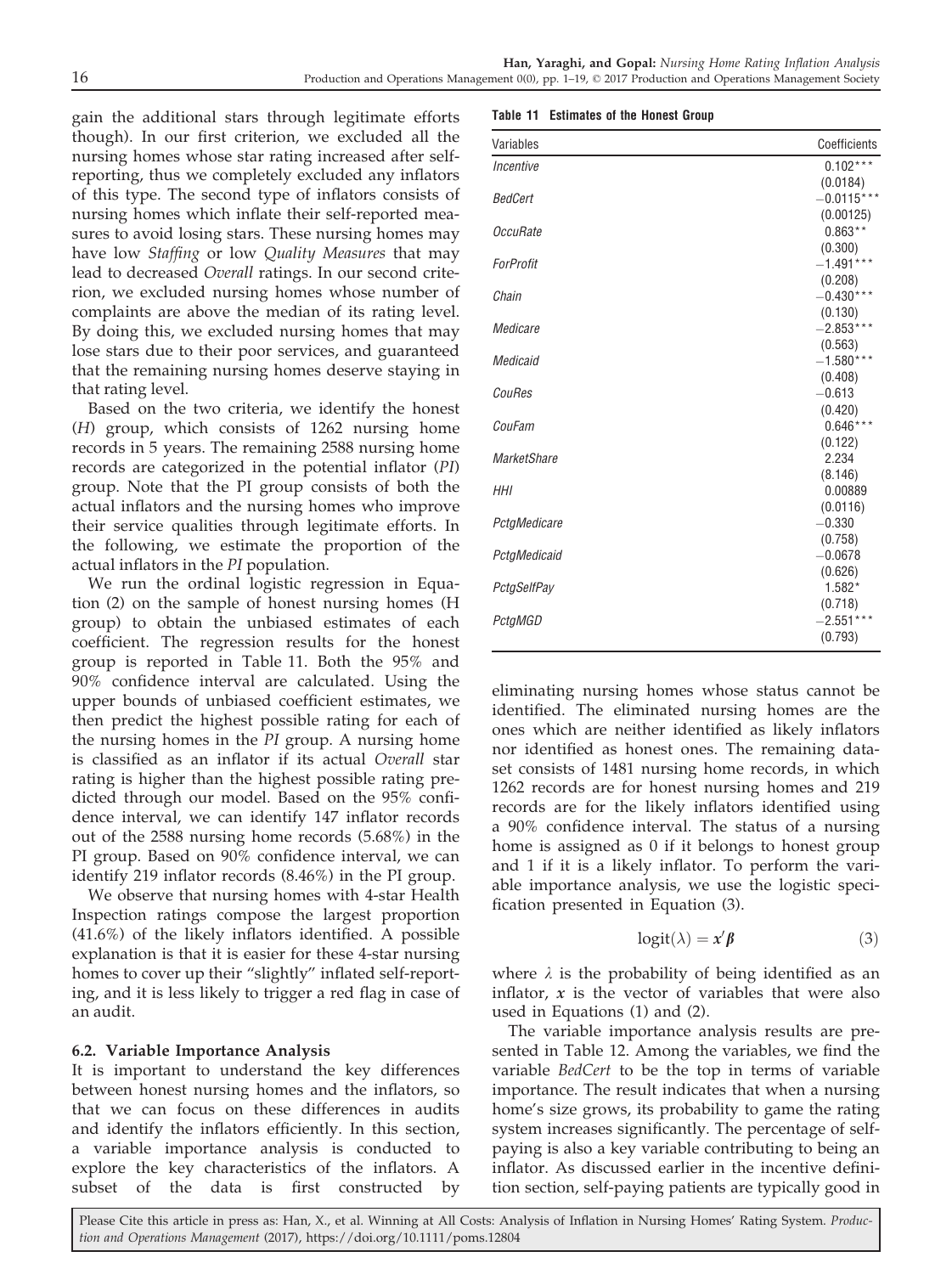Table 12 Variable Importance Analysis

| Variables      | Variable importance |
|----------------|---------------------|
| <b>BedCert</b> | 0.405               |
| Pctg SelfPay   | 0.288               |
| Cou_Fam        | 0.274               |
| Chain          | 0.264               |
| Incentive      | 0.254               |
| Occu Rate      | 0.194               |
| ForProfit      | 0.182               |
| HHI            | 0.176               |
| MarketShare    | 0.171               |
| Pctg MGD       | 0.122               |
| Medicaid       | 0.109               |
| Pctg Medicaid  | 0.097               |
| Cou Res        | 0.066               |
| Pctg_Medicare  | 0.043               |
| Medicaid       | 0.041               |

financial situations and they contribute significantly to nursing homes' non-healthcare profits. Since nonhealthcare pricing is not regulated by CMS, highly rated nursing homes typically charge much higher prices on non-healthcare services than low-rating nursing homes. It is reasonable to believe that many nursing homes with high percentage of self-paying patients are inflating their self-reported measures in order to gain more non-healthcare profits. The results also indicate that nursing homes with family type councils are more likely to be inflators. Another variable Chain also has a very high importance. Note that in section 4, our results suggest that nursing homes in chains are less likely to be driven by their financial incentives to improve star ratings. One possible explanation for these results is that nursing homes in these franchises follow chain-level decisions for self-reporting, which are less sensitive to individual nursing home's financial incentive. It is possible for some chains to inflate self-reported measures throughout their facilities. Besides the variables discussed above, Incentive and ForProfit are also important factors for being an inflator. For-profits nursing homes are more likely to inflate their self-reported ratings than the non-profits ones, and the higher their financial incentives are, the more likely they will be inflators. This result is consistent with the work of Chesteen et al. (2005). The probability of being an inflator, on the other hand, is less likely to be affected by market competition (e.g., HHI, Market Share) and certification status (Medicare, Pctg\_Medicare, Medicaid, Pctg\_Medicaid, etc.).

### 7. Conclusion

This study systematically analyzes CMS's nursing home rating system, demonstrates the existence of inflation, and presents a model to detect likely inflators. We show that nursing homes with stronger

financial incentives are more likely to improve their star ratings after self-reporting, either through improving service quality or through inflating selfreported measures. We then develop a systematical method which uses independent third-party measure of patient complaints to demonstrate the existence of rating inflation. An inflation prediction model is then developed, which provides an estimate of the proportion of inflating nursing homes in the current system, and gives a quantifiable evaluation of the system performance. The variable importance analysis is then performed to identify the key characteristics of an inflator.

Our research provides several contributions. First, to the best of our knowledge, this is the first study that systematically investigates the inflation in the CMS nursing home rating system. It explores the fundamental financial reason for a nursing home to improve the star rating, even by inflating selfreported measures, which links the dots between incentives and the observed behavior. Second, we contribute to the theory by developing a systematical method for demonstrating the existence of rating inflation and evaluating the inflator proportion. As we discussed earlier, although CMS has announced amendment policies to improve the rating system, the rating generation mechanism still heavily depends on the self-reported measures, and thus the issue of inflation still exists. This research demonstrates the shortcoming of the current rating system and provides a guideline for CMS on how to improve the rating system. The characteristics summarized for the likely inflators provide valuable information for CMS to develop an effective audit system in the future.

This work also has several limitations. First, we are unable to measure the financial incentive for each nursing home at individual level. This is practically very difficult, since even for the same nursing home staying in the same rating level, the financial incentive may vary over the time due to various financial situations. To address this limitation, we perform our analysis on an aggregated level for each rating group, and use the group average as the incentive for nursing homes in the same group, leaving the unobserved incentive fluctuations to the nursing homes fixed effects. Second, since CMS does not have an audit system in place, there is no data for detected inflators available for us to evaluate the performance of our prediction model. Such difficulties caused by data limitation are a common issue in misbehavior detection research. We address this limitation by calculating the highest possible rating using confidence intervals and giving conservative predictions. Third, we are only able to measure patient complaints in numbers, but not in "severeness." For example, a complaint on medical malpractice may have much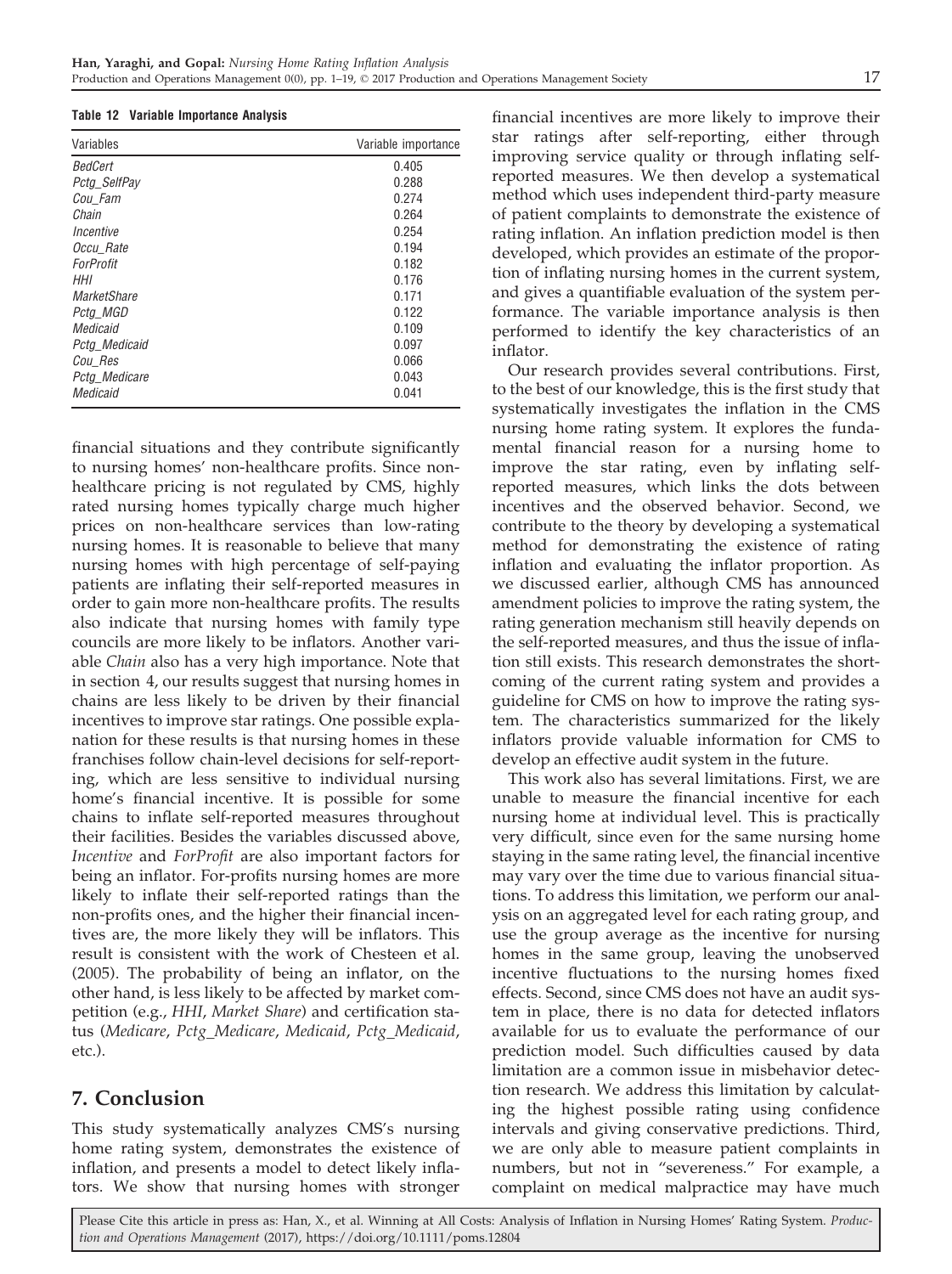more impact than a complaint on sanity. Future research may consider applying text mining techniques to address this limitation.

# Acknowledgment

Support for this research was generously provided by the National Institute for Health Care Management (NIHCM) Research and Education Foundation.

#### **Notes**

<sup>1</sup>Additional conditions apply to nursing homes which are in the CMS's Special Focus Facility program.

2 In California, Medicaid is referred to as Medi-Cal. However, we use Medicaid as the category name in this study, in order to avoid confusion for readers from other states.

#### References

- Anderson, E., F. Claes, R. Roland. 1997. Customer satisfaction, productivity, and profitability: Differences between goods and services. Market. Sci. 16(2): 129–145.
- Anderson, D., G. Gao, B. Golden. 2014. Life is all about timing: An examination of differences in treatment quality for trauma patients based on hospital arrival time. Prod. Oper. Manag. 23 (12): 2178–2190.
- Andritsos, D. A., S. Aflaki. 2015. Competition and the operational performance of hospitals: The role of hospital objectives. Prod. Oper. Manag. 24(11): 1812–1832.
- Bauer, T., S. Mathias. 2008. An extension of the Blinder–Oaxaca decomposition to nonlinear models. AStA Adv. Stat. Anal. 92 (2): 197–206.
- Bercovitz, A., L. L. Dwyer, A. Jones, G. W. Strahan. 2009. The national nursing home Survey: 2004 overview. Vital Health Stat. Ser. 13: 1–155.
- Berg, K., V. Mor, J. Morris, K. Murphy, T. Moore, Y. Harris. 2002. Identification and evaluation of existing nursing homes quality indicators. Healthcare Financ. Rev. 23(4): 19–36.
- Blendon, R. J., M. Brodie, J. M. Benson, D. E. Altman, T. Buhr. 2006. Americans' views of healthcare costs, access, and quality. Milbank Q. 84(4): 623–657.
- Carman, J. M. 1990. Consumer perceptions of service quality: An assessment of the SERVQUAL dimensions. J. Retail. 66(1): 33–55.
- Castle, N. G. 2008. Nursing home caregiver staffing levels and quality of care a literature review. J. Appl. Gerontol. 27(4): 375–405.
- Cayirli, T., E. Veral. 2003. Outpatient scheduling in health care: A review of literature. Prod. Oper. Manag. 12(4): 519–549.
- Centers for Medicare and Medicaid Services. 2015. Nursing home compare 3.0: Revisions to the nursing home compare 5-star quality rating system. Centers for Medicare and Medicaid Services. [https://www.cms.gov/Newsroom/MediaRelease](https://www.cms.gov/Newsroom/MediaReleaseDatabase/Fact-sheets/2015-Fact-sheets-items/2015-02-12-2.html) [Database/Fact-sheets/2015-Fact-sheets-items/2015-02-12-2.html](https://www.cms.gov/Newsroom/MediaReleaseDatabase/Fact-sheets/2015-Fact-sheets-items/2015-02-12-2.html) (accessed date September 22, 2017).
- Centers for Medicare and Medicaid Services. 2017a. Design for nursing home compare five-star quality rating system: Technical users' guide. Report, Centers for Medicare and Medicaid Services, Baltimore, MD.
- Center for Medicare and Medicaid Services. 2017b. Skilled nursing facility PPS. Centers for Medicare and Medicaid Services. [https://www.cms.gov/Medicare/Medicare-Fee-for-Service-Pa](https://www.cms.gov/Medicare/Medicare-Fee-for-Service-Payment/SNFPPS/index.html) [yment/SNFPPS/index.html](https://www.cms.gov/Medicare/Medicare-Fee-for-Service-Payment/SNFPPS/index.html) (accessed date September 22, 2017).
- Charlene, H., S. Woolhandler, J. Mullan, H. Carrillo, D. Himmelstein. 2001. Does investor ownership of nursing homes

compromise the quality of care? Am. J. Public Health 91(9): 1452–1455.

- Chen, H., Q. Qian, A. Zhang. 2015. Would allowing privately funded health care reduce public waiting time? Theory and empirical evidence from canadian joint replacement surgery data. Prod. Oper. Manag. 24(4): 605–618.
- Chesteen, S., B. Helgheim, T. Randall, D. Wardell. 2005. Comparing quality of care in non-profit and for-profit nursing homes: A process perspective. J. Oper. Manag. 23(2): 229-242.
- Chow, V. S., M. L. Puterman, N. Salehirad, W. Huang, D. Atkins. 2011. Reducing surgical ward congestion through improved surgical scheduling and uncapacitated simulation. Prod. Oper. Manag. 20(3): 418–430.
- Dabholkar, P. A., D. I. Thorpe, J. O. Rentz. 1995. A measure of service quality for retail stores: Scale development and validation. J. Acad. Mark. Sci. 24(1): 3–16.
- David, G., J. Angelelli, V. Mor. 2004a. Medicaid payment and risk-adjusted nursing home quality measures. Health Aff. 23(5): 243–252.
- David, G., Z. Feng, O. Intrator, V. Mor. 2004b. Recent trends in state nursing home payment policies. Health Aff. W4: 363-373.
- DellaVigna, S., E. La Ferrara. 2010. Detecting illegal arms trade. Am. Econ. J. 2(4): 26-57.
- Dobson, G., S. Hasija, E. J. Pinker. 2011. Reserving capacity for urgent patients in primary care. Prod. Oper. Manag. 20(3): 456–473.
- Duggan, M., L. Steven. 2000. Winning isn't everything: Corruption in sumo wrestling. National Bureau of Economic Research Working Paper No. 7798.
- Duhigg, C. 2007. Washington scrutinizes nursing homes. The New York Times. Available at [http://www.nytimes.com/2007/11/](http://www.nytimes.com/2007/11/16/business/16care.html) [16/business/16care.html](http://www.nytimes.com/2007/11/16/business/16care.html) (accessed date September 22, 2017).
- Eiken, S., K. Sredl, L. Gold, J. Kasten, B. Burwell, P. Saucier. 2014. Medicaid expenditures for long-term services and supports in FFY 2012. Report, Truven Health Analytics, Cambridge, MA.
- Engelberg, J., P. Christopher, T. Nathan. 2014. Financial conflicts of interest in medicine. Social Science Research Network. Available at [https://papers.ssrn.com/sol3/papers.cfm?abstract\\_id=](https://papers.ssrn.com/sol3/papers.cfm?abstract_id=2297094) [2297094](https://papers.ssrn.com/sol3/papers.cfm?abstract_id=2297094) (accessed date September 22, 2017).
- Fairlie, R. 2005. An extension of the Blinder–Oaxaca decomposition technique to logit and probit models. J. Econ. Social Measure. 30(4): 305–316.
- Fennell, M., Z. Feng, M. Clark, V. Mor. 2010. Elderly hispanics more likely to reside in poor-quality nursing homes. Health Aff. 29(1): 65–73.
- Fowles, D. G. 2012. A profile of older Americans: 2012. Report, Administration on Aging, U.S. Department of Health and Human Services, Washington, DC.
- Gardner, E. 2004. Dimensional analysis of airline quality. Interfaces 34(4): 272–279.
- General Accounting Office. 2002. Nursing homes: Public reporting of quality indicators has merit, but national implementation is premature. Report, U.S. General Accounting Office, Washington, DC.
- Gokula, R. R. M., J. A. Hickner, M. A. Smith. 2004. Inappropriate use of urinary catheters in elderly patients at a midwestern community teaching hospital. Am. J. Infect. Control 32(4): 196-199.
- Grabowski, D. C., A. J. O'Malley. 2014. Use of telemedicine can reduce hospitalizations of nursing home residents and generate savings for medicare. Health Aff. 33(2): 244–250.
- Günes, E. D., E. L. Örmeci, D. Kunduzcu. 2015. Preventing and diagnosing colorectal cancer with a limited colonoscopy resource. Prod. Oper. Manag. 24(1): 1–20.
- Harrington, C., D. Zimmerman, S. L. Karon, J. Robinson, P. Beutel. 2000. Nursing home staffing and its relationship to